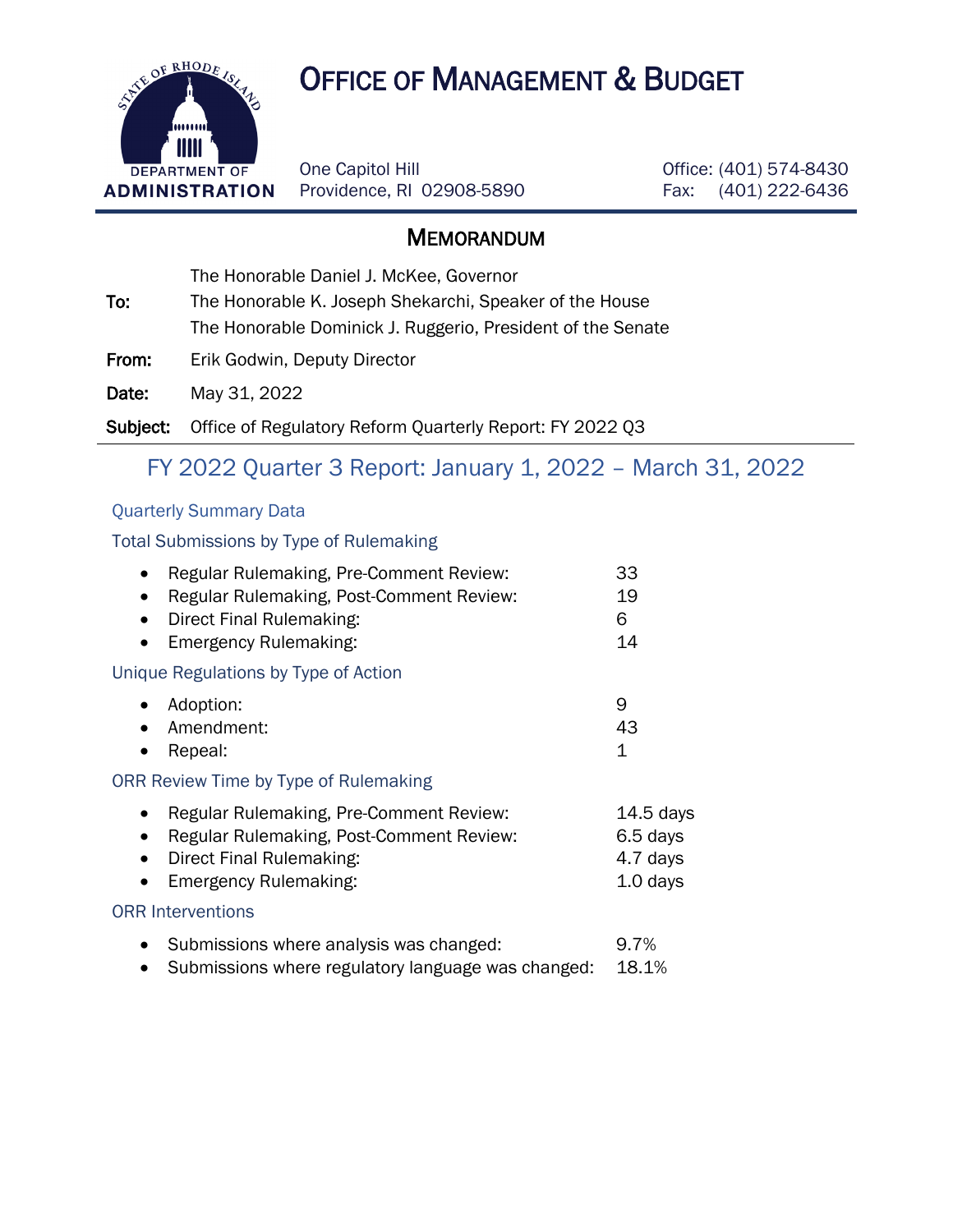#### Small Business Impact Analysis



*Note: Emergency regulations are not included in this summary chart.*

#### Regulatory Oversight

As part of the Office of Management and Budget, the Office of Regulatory Reform's (ORR) mission is to review new and amended regulations with a focus on minimizing adverse impacts on Rhode Island businesses, large and small. Since February 2015, ORR has been operating under [Executive Order 15-07,](http://www.omb.ri.gov/documents/reform/regulatory-review/07_Regulatory_Climate.pdf) which requires all Executive Branch regulations to be reviewed by ORR using a model similar to the federal regulatory model. EO 15-07 outlines a process to ensure regulations are not imposing unnecessary burdens on businesses and citizens.

Prior to EO 15-07 the Director of Regulatory Reform had the authority to intervene on any individual regulatory or permitting issue. With the new process dictated by Executive Order agencies must submit all of their proposed regulatory actions to ORR providing a systematic way to address regulatory issues. ORR reviews an agency's regulatory package, and if approved, those proposed rules and impact statements go through a public comment process. Any input from that process goes directly back to ORR for final consideration. Below is an outline of the ORR's role in the regulatory review process. The second round of review is primarily to ensure the agencies take into consideration public comments and amend the regulation as necessary.

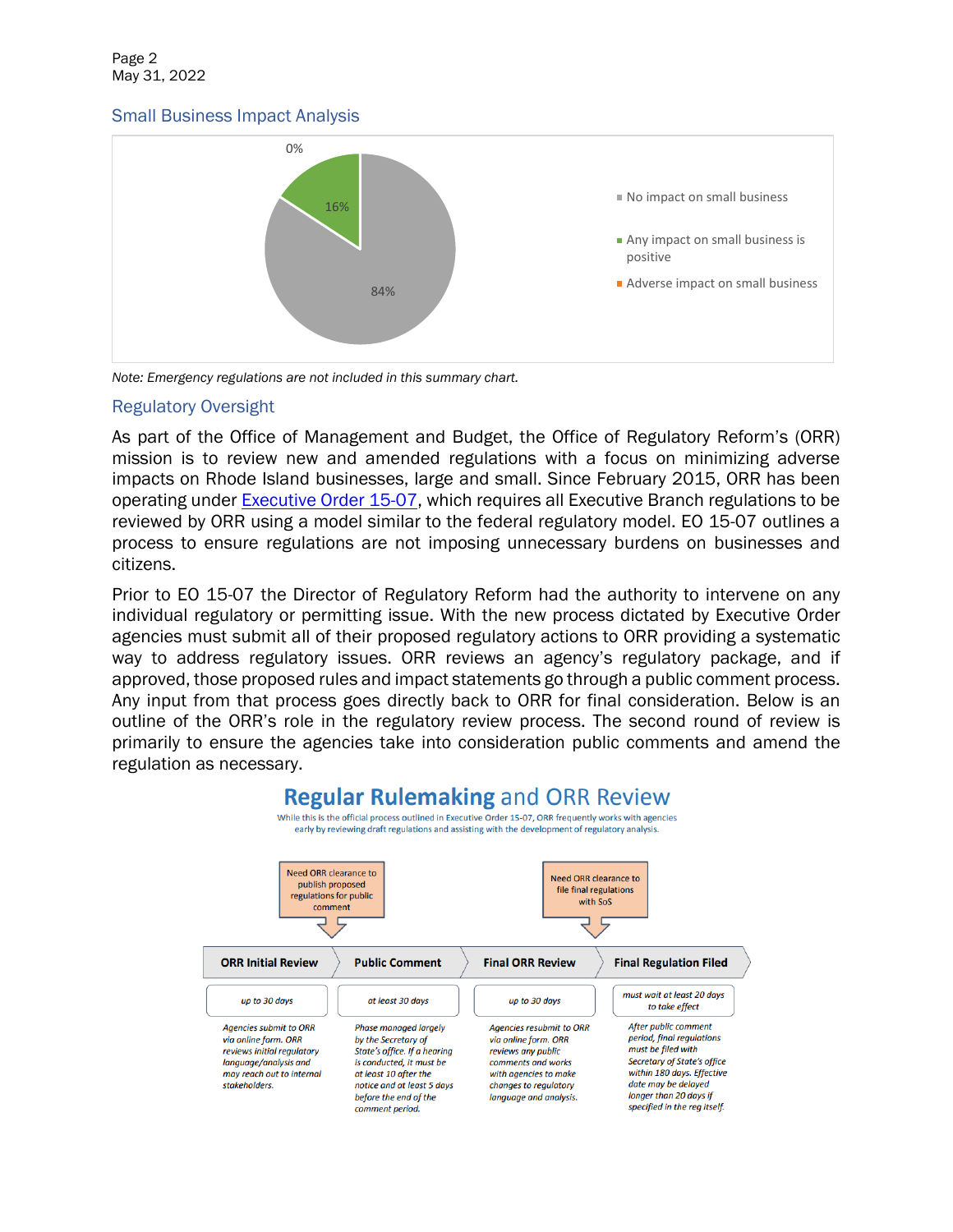Page 3 May 31, 2022

#### Regulatory Submissions Reviewed By ORR

The following regulatory submissions were cleared by ORR during the fiscal year quarter covered by this report. Regulations cleared by ORR are not immediately effective, regulations must go through the formal rulemaking process administered by the Secretary of State's Office (SOS). In some cases, regulations cleared by ORR are not filed with SOS.

The information in this table (except "Days Under Review" and "Clearance Date") is self-reported by regulatory agencies with their submissions, although ORR can suggest changes to agency's submissions. Please note that for any post-comment entries with empty cells, the agency was not required to resubmit this information because the regulation received no public comment, and no changes were made to the proposed regulation. Emergency regulations might also have missing data because these submissions are exempt from some reporting requirements.

| <b>Review</b><br><b>Stage</b> | <b>Agency</b>         | <b>Regulation Title</b>                                                                                         | <b>Rulemaking</b><br><b>Action</b> | <b>Days</b><br><b>Under</b><br><b>Review</b> | <b>Reason for Regulatory Action</b>                                                                                                                                                                                                                                                                                                                                                                                                                                                                                                                                                                                                                          | <b>Small Business</b><br>Impact<br><b>Determination</b>         | <b>Clearance</b><br><b>Date</b> |
|-------------------------------|-----------------------|-----------------------------------------------------------------------------------------------------------------|------------------------------------|----------------------------------------------|--------------------------------------------------------------------------------------------------------------------------------------------------------------------------------------------------------------------------------------------------------------------------------------------------------------------------------------------------------------------------------------------------------------------------------------------------------------------------------------------------------------------------------------------------------------------------------------------------------------------------------------------------------------|-----------------------------------------------------------------|---------------------------------|
| Emergency                     | Health                | Long-Term Care Facility<br>COVID-19 Procedures                                                                  | Adoption                           | $\mathbf{1}$                                 | To provide procedures for COVID-<br>19 for long term care facilities, LTC<br>staff, resident vaccination, and<br>essential caregivers procedures                                                                                                                                                                                                                                                                                                                                                                                                                                                                                                             |                                                                 | 2022-01-07                      |
| Emergency                     | <b>Human Services</b> | <b>Child Care Assistance</b><br>Program Rules and<br>Regulations                                                | Amendment                          | 2                                            | Passage of the 2021 - 2022 R.I.<br>State budget.                                                                                                                                                                                                                                                                                                                                                                                                                                                                                                                                                                                                             |                                                                 | 2022-01-07                      |
| Preliminary<br><b>Draft</b>   | <b>Human Services</b> | <b>Supplemental Security</b><br>Income and State<br><b>Supplemental Payment</b><br><b>Rules and Regulations</b> | Amendment                          | $\mathbf{1}$                                 | This rule is amended to implement<br>the 2022 Cost-of-Living<br>adjustment as determined by the<br>Social Security Administration and<br>updates the Federal Benefit Rate<br>provided by the SSA and<br>implemented by the Executive<br>Office of Health and Human<br>Services (210-RICR-40-00-3 §<br>3.1.7), effective January 1, 2022.<br>In addition, the Rhode Island State<br>Fiscal Year 2022 budget (21-H-<br>6122) mandated the elimination<br>of the Category F program<br>established in 2016 for<br>reinvestment of the state savings<br>into enhanced Medicaid Assisted<br>Living rates and the elimination of<br>funding to the assisted living | NO, this regulation<br><b>DOES NOT IMPACT</b><br>small business | 2022-01-07                      |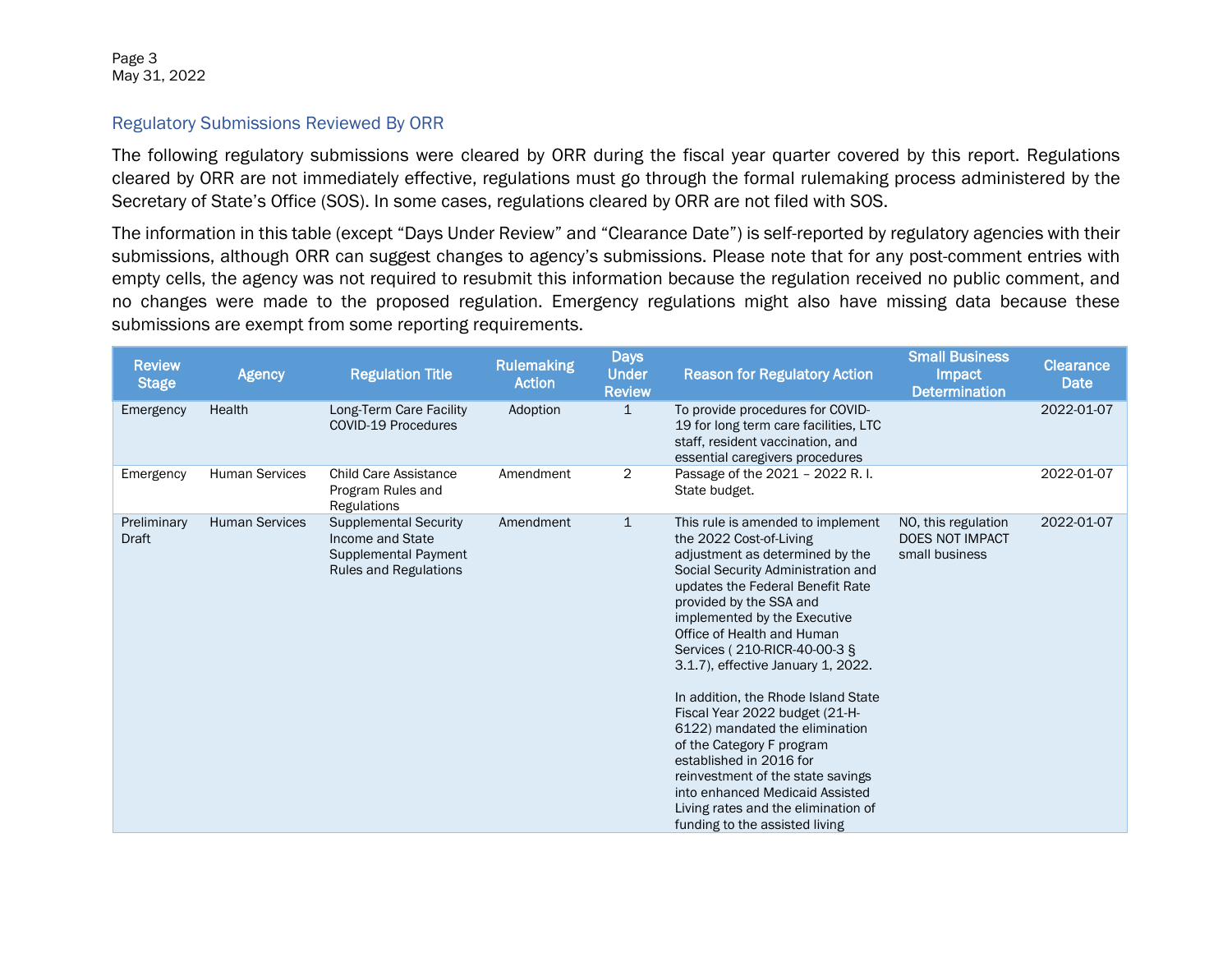Page 4 May 31, 2022

| <b>Review</b><br><b>Stage</b> | <b>Agency</b> | <b>Regulation Title</b>                                                                                                                   | <b>Rulemaking</b><br><b>Action</b> | <b>Days</b><br><b>Under</b><br><b>Review</b> | <b>Reason for Regulatory Action</b>                                                                                                                                                                                                                                                                              | <b>Small Business</b><br>Impact<br><b>Determination</b>         | <b>Clearance</b><br><b>Date</b> |
|-------------------------------|---------------|-------------------------------------------------------------------------------------------------------------------------------------------|------------------------------------|----------------------------------------------|------------------------------------------------------------------------------------------------------------------------------------------------------------------------------------------------------------------------------------------------------------------------------------------------------------------|-----------------------------------------------------------------|---------------------------------|
|                               |               |                                                                                                                                           |                                    |                                              | providers that had been financed<br>by Rhode Island Housing Mortgage<br>and Finance Corporation. This<br>change became effective<br>November 1, 2021.                                                                                                                                                            |                                                                 |                                 |
| <b>Direct Final</b>           | Revenue       | Rhode Island Vehicle<br><b>Value Commission</b>                                                                                           | Amendment                          | 5                                            | The purpose of the methodology is<br>to determine the value of motor<br>vehicles using information<br>concerning the make, model, type<br>and year of manufacture to be<br>used in the determination of the<br>excise taxes of December 31,<br>2021 assessed by each of the<br>cities and towns in Rhode Island. | NO, this regulation<br>DOES NOT IMPACT<br>small business        | 2022-01-10                      |
| Preliminary<br><b>Draft</b>   | Health        | X-Ray and Radioactive<br><b>Materials Fees</b>                                                                                            | Amendment                          | 20                                           | to clarify that Category 3K also<br>includes all other use of unsealed<br>radioactive material not authorized<br>for commercial distribution.                                                                                                                                                                    | NO, this regulation<br><b>DOES NOT IMPACT</b><br>small business | 2022-01-11                      |
| Preliminary<br>Draft          | Health        | <b>Radiation Safety</b><br>Requirements for<br><b>Particle Accelerators</b>                                                               | Amendment                          | 20                                           | Correct references                                                                                                                                                                                                                                                                                               | NO, this regulation<br>DOES NOT IMPACT<br>small business        | 2022-01-11                      |
| Preliminary<br><b>Draft</b>   | Health        | Packaging and<br>Transportation of<br><b>Radioactive Material</b>                                                                         | Amendment                          | 20                                           | To revise incorporations by<br>reference                                                                                                                                                                                                                                                                         | NO, this regulation<br>DOES NOT IMPACT<br>small business        | 2022-01-11                      |
| Preliminary<br>Draft          | Health        | Licenses for Well<br>Logging and Radiation<br>Safety Requirements for<br><b>Well Logging Operations</b>                                   | Amendment                          | 20                                           | To revise incorporations by<br>reference                                                                                                                                                                                                                                                                         | NO, this regulation<br>DOES NOT IMPACT<br>small business        | 2022-01-11                      |
| Preliminary<br><b>Draft</b>   | Health        | Licenses for Industrial<br>Radiography and<br><b>Radiation Safety</b><br>Requirements for<br>Industrial Radiographic<br><b>Operations</b> | Amendment                          | 20                                           | To revise incorporations by<br>reference                                                                                                                                                                                                                                                                         | NO, this regulation<br>DOES NOT IMPACT<br>small business        | 2022-01-11                      |
| Preliminary<br>Draft          | Health        | Medical Use of<br>Radioactive Material                                                                                                    | Amendment                          | 20                                           | To revise and align with new<br>standards and requirements of the<br>nuclear regulatory commission                                                                                                                                                                                                               | NO, this regulation<br>DOES NOT IMPACT<br>small business        | 2022-01-11                      |
| Preliminary<br><b>Draft</b>   | Health        | Physical Protection of<br>Category 1 and                                                                                                  | Amendment                          | 20                                           | To update incorporations by<br>reference                                                                                                                                                                                                                                                                         | NO, this regulation<br>DOES NOT IMPACT<br>small business        | 2022-01-11                      |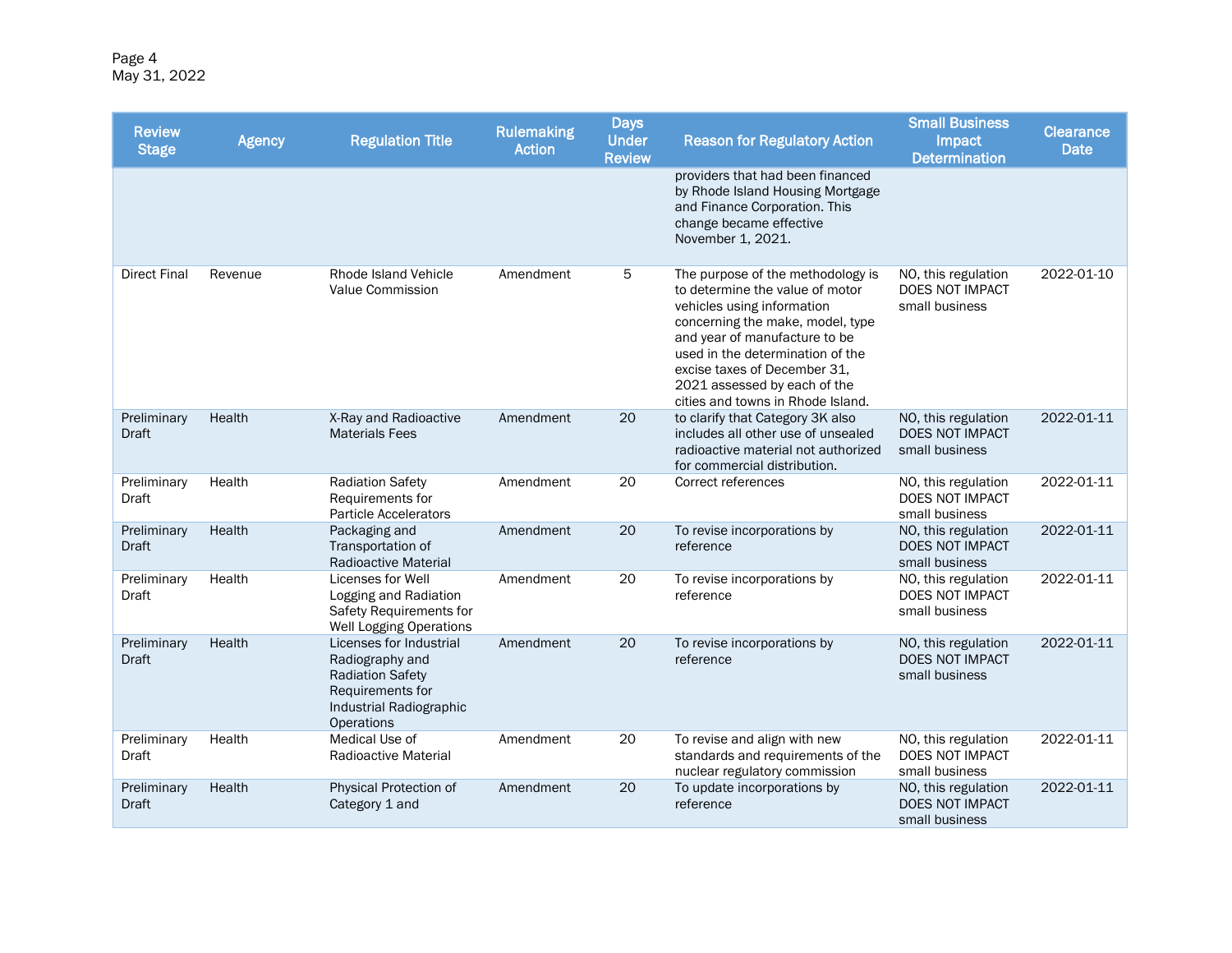Page 5 May 31, 2022

| <b>Review</b><br><b>Stage</b> | <b>Agency</b> | <b>Regulation Title</b>                                                                                                                        | <b>Rulemaking</b><br><b>Action</b> | <b>Days</b><br><b>Under</b><br><b>Review</b> | <b>Reason for Regulatory Action</b>                                                                                                                                       | <b>Small Business</b><br>Impact<br><b>Determination</b>         | <b>Clearance</b><br><b>Date</b> |
|-------------------------------|---------------|------------------------------------------------------------------------------------------------------------------------------------------------|------------------------------------|----------------------------------------------|---------------------------------------------------------------------------------------------------------------------------------------------------------------------------|-----------------------------------------------------------------|---------------------------------|
|                               |               | Category 2 Quantities of<br><b>Radioactive Material</b>                                                                                        |                                    |                                              |                                                                                                                                                                           |                                                                 |                                 |
| Preliminary<br>Draft          | Health        | <b>Licensing of Radioactive</b><br>Material                                                                                                    | Amendment                          | 20                                           | To revise and align with new<br>standards and requirements of the<br>nuclear regulatory commission                                                                        | NO, this regulation<br>DOES NOT IMPACT<br>small business        | 2022-01-11                      |
| Preliminary<br><b>Draft</b>   | Health        | <b>Radiation Safety</b><br>Requirements for<br><b>Industrial Radiation</b><br><b>Machines</b>                                                  | Amendment                          | 20                                           | To correct internal cross reference                                                                                                                                       | NO, this regulation<br>DOES NOT IMPACT<br>small business        | 2022-01-11                      |
| Preliminary<br>Draft          | Health        | <b>Therapeutic Radiation</b><br><b>Machines</b>                                                                                                | Amendment                          | 20                                           | To remove obsolete cross-<br>references and synchronize<br>wording with equivalent<br>requirements in 10 cfr 35.3047                                                      | NO, this regulation<br>DOES NOT IMPACT<br>small business        | 2022-01-11                      |
| Preliminary<br><b>Draft</b>   | Health        | Registration of X-Ray<br><b>Equipment Facilities</b><br>and Radiation Physics<br><b>Services</b>                                               | Amendment                          | 20                                           | To require submission of RCA Form<br>2579 in lieu of an equivalent<br>USFDA form which is being phased<br>out.                                                            | NO, this regulation<br>DOES NOT IMPACT<br>small business        | 2022-01-11                      |
| Preliminary<br>Draft          | Health        | Notices, Instructions,<br>and Reports to Workers;<br>Inspections and<br><b>Compliance Procedures</b>                                           | Amendment                          | 20                                           | To Revise incorporation by<br>reference date to 2021 to capture<br>updates to 10 C.F.R. Part 19                                                                           | NO, this regulation<br>DOES NOT IMPACT<br>small business        | 2022-01-11                      |
| Preliminary<br><b>Draft</b>   | Health        | <b>General Provisions and</b><br>Standards for<br><b>Protection Against</b><br>Radiation                                                       | Amendment                          | 20                                           | To revise incorporation by<br>reference date to 2021 which<br>captures updates to 10 CFR Part<br>20                                                                       | NO, this regulation<br><b>DOES NOT IMPACT</b><br>small business | 2022-01-11                      |
| Emergency                     | Health        | <b>Emergency Medical</b><br><b>Services</b>                                                                                                    | Amendment                          | $\overline{2}$                               | To allow staffing of private<br>ambulances for basic life support<br>transportation                                                                                       |                                                                 | 2022-01-12                      |
| Emergency                     | Health        | Nursing Assistants,<br>Medication Aides, and<br>the Approval of Nursing<br>Assistant and<br><b>Medication Aide</b><br><b>Training Programs</b> | Amendment                          | $\overline{2}$                               | Due to shortages in CNAs, RIDOH<br>is allowing for temporary CNA<br>licenses for individuals who<br>complete a skills assessment, or<br>for other licensed professionals. |                                                                 | 2022-01-12                      |
| Emergency                     | Health        | Masking in School                                                                                                                              | Adoption                           | 2                                            | To require masks in schools                                                                                                                                               |                                                                 | 2022-01-12                      |
| Emergency                     | Health        | <b>Emergency Medical</b><br><b>Services</b>                                                                                                    | Amendment                          | $\mathbf{1}$                                 | To permit EMS practitioners to be<br>employed by a health care facility<br>during the covid emergency.                                                                    |                                                                 | 2022-01-14                      |
| Preliminary<br><b>Draft</b>   | Health        | Medical Diagnostic and<br>Interventional X-Ray<br>and Imaging Systems                                                                          | Amendment                          | 23                                           | To revise and align with new<br>standards and requirements of the<br>nuclear regulatory commission                                                                        | NO, this regulation<br>DOES NOT IMPACT<br>small business        | 2022-01-14                      |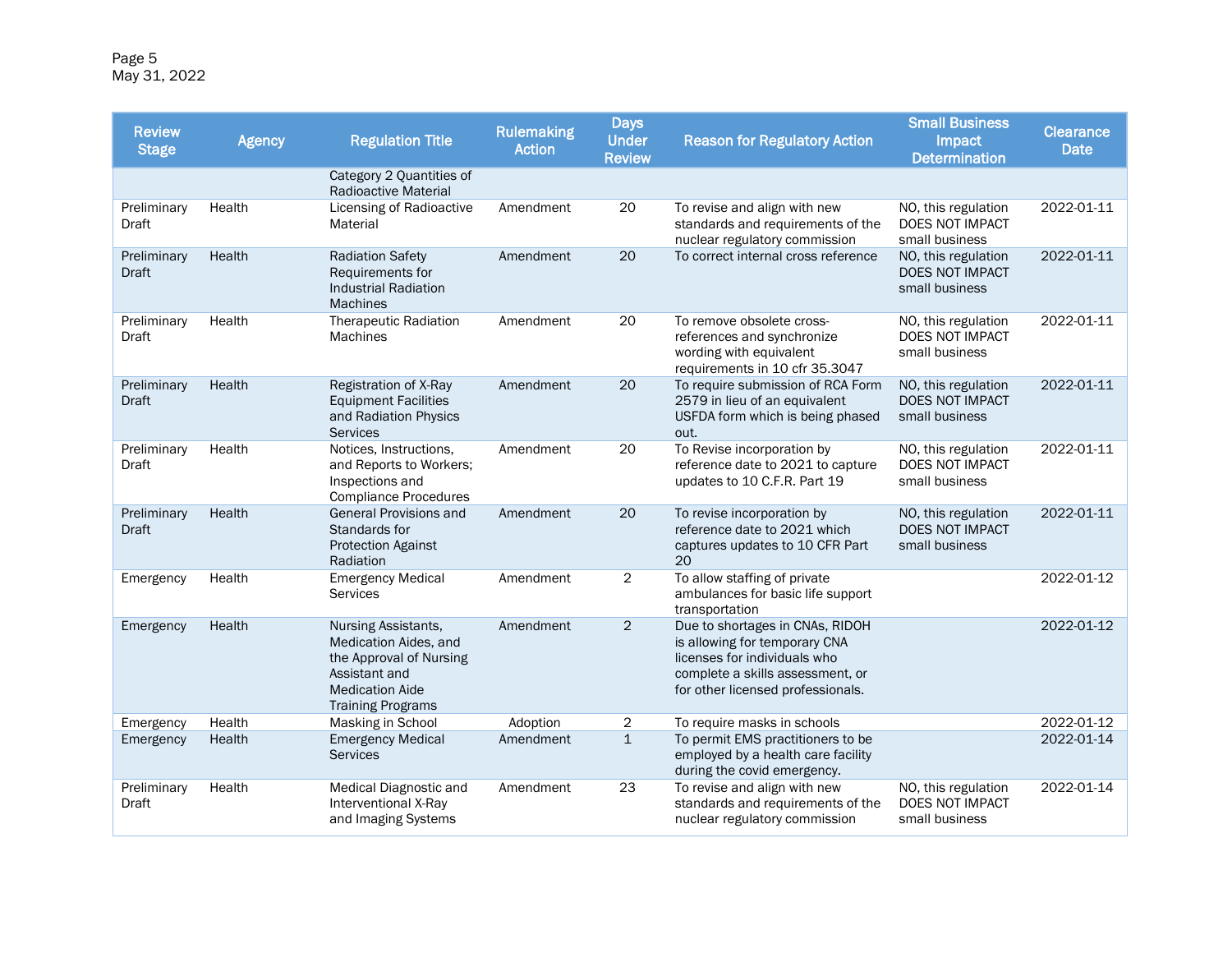Page 6 May 31, 2022

| <b>Review</b><br><b>Stage</b>    | <b>Agency</b>               | <b>Regulation Title</b>                                                                                                        | <b>Rulemaking</b><br><b>Action</b> | <b>Days</b><br><b>Under</b><br><b>Review</b> | <b>Reason for Regulatory Action</b>                                                                                                                                                                                                                                                                                                                                                                                                                                                                                                                                                                                                                                                                                                                                                                                                                   | <b>Small Business</b><br>Impact<br><b>Determination</b>  | <b>Clearance</b><br><b>Date</b> |
|----------------------------------|-----------------------------|--------------------------------------------------------------------------------------------------------------------------------|------------------------------------|----------------------------------------------|-------------------------------------------------------------------------------------------------------------------------------------------------------------------------------------------------------------------------------------------------------------------------------------------------------------------------------------------------------------------------------------------------------------------------------------------------------------------------------------------------------------------------------------------------------------------------------------------------------------------------------------------------------------------------------------------------------------------------------------------------------------------------------------------------------------------------------------------------------|----------------------------------------------------------|---------------------------------|
| Preliminary<br>Draft             | <b>Motor Vehicles</b>       | <b>Issuance of Year of</b><br>Manufacture License<br><b>Plates</b>                                                             | Adoption                           | $\overline{7}$                               | In order to create rules and<br>regulations for the issuance of<br>Year of Manufacture license plates<br>pursuant to RIGL Section 31-1-<br>$3(a)(3)$ .                                                                                                                                                                                                                                                                                                                                                                                                                                                                                                                                                                                                                                                                                                | NO, this regulation<br>DOES NOT IMPACT<br>small business | 2022-01-18                      |
| Preliminary<br>Draft             | Environmental<br>Management | Administrative Rules of<br>Practice and Procedure<br>for the Department of<br>Environmental<br>Management                      | Amendment                          | $\overline{7}$                               | To amend Section 1.3(A) to be<br>consistent with the 2016<br>amendments to R.I. Gen. Laws §<br>42-35-6, and to allow filing of<br>petitions for rulemaking via email.                                                                                                                                                                                                                                                                                                                                                                                                                                                                                                                                                                                                                                                                                 | NO, this regulation<br>DOES NOT IMPACT<br>small business | 2022-01-18                      |
| Post-<br>Comment<br><b>Draft</b> | <b>Human Services</b>       | <b>Rhode Island Works</b><br>Program Rules and<br>Regulations                                                                  | Amendment                          | 13                                           | The Department will continue to<br>waive some requirements for<br>benefit access to applicants and<br>recipients of the Rhode Island<br>Works Program due to the ongoing<br>COVID-19 crisis. This includes the<br>temporary suspension of all in<br>person transactions as well as all<br>face-to-face interviews for benefit<br>screenings, applications, and<br>recertifications. The DHS will allow<br>for telephonic interviews,<br>telephonic applications, and<br>telephonic signatures, as needed<br>to process both applications and<br>recertifications for the RIW<br>program. This process will remain<br>in effect as the department works<br>to reopen the DHS field offices.<br>Additional changes to this Rule<br>have been made to implement the<br>changes approved by the passage<br>of the 2021-2022 Rhode Island<br>State Budget. | NO, this regulation<br>DOES NOT IMPACT<br>small business | 2022-01-20                      |
| Preliminary<br>Draft             | Environmental<br>Management | <b>Rules and Regulations</b><br>Governing the<br>Administration and<br>Enforcement of the<br><b>Freshwater Wetlands</b><br>Act | Repeal                             | 5                                            | Repeal of Wetlands Regulation 2,<br>which has since been superseded<br>by Wetlands Regulation 3, which<br>became effective (in part) on<br>January 13. 2022.                                                                                                                                                                                                                                                                                                                                                                                                                                                                                                                                                                                                                                                                                          | NO, this regulation<br>DOES NOT IMPACT<br>small business | 2022-01-20                      |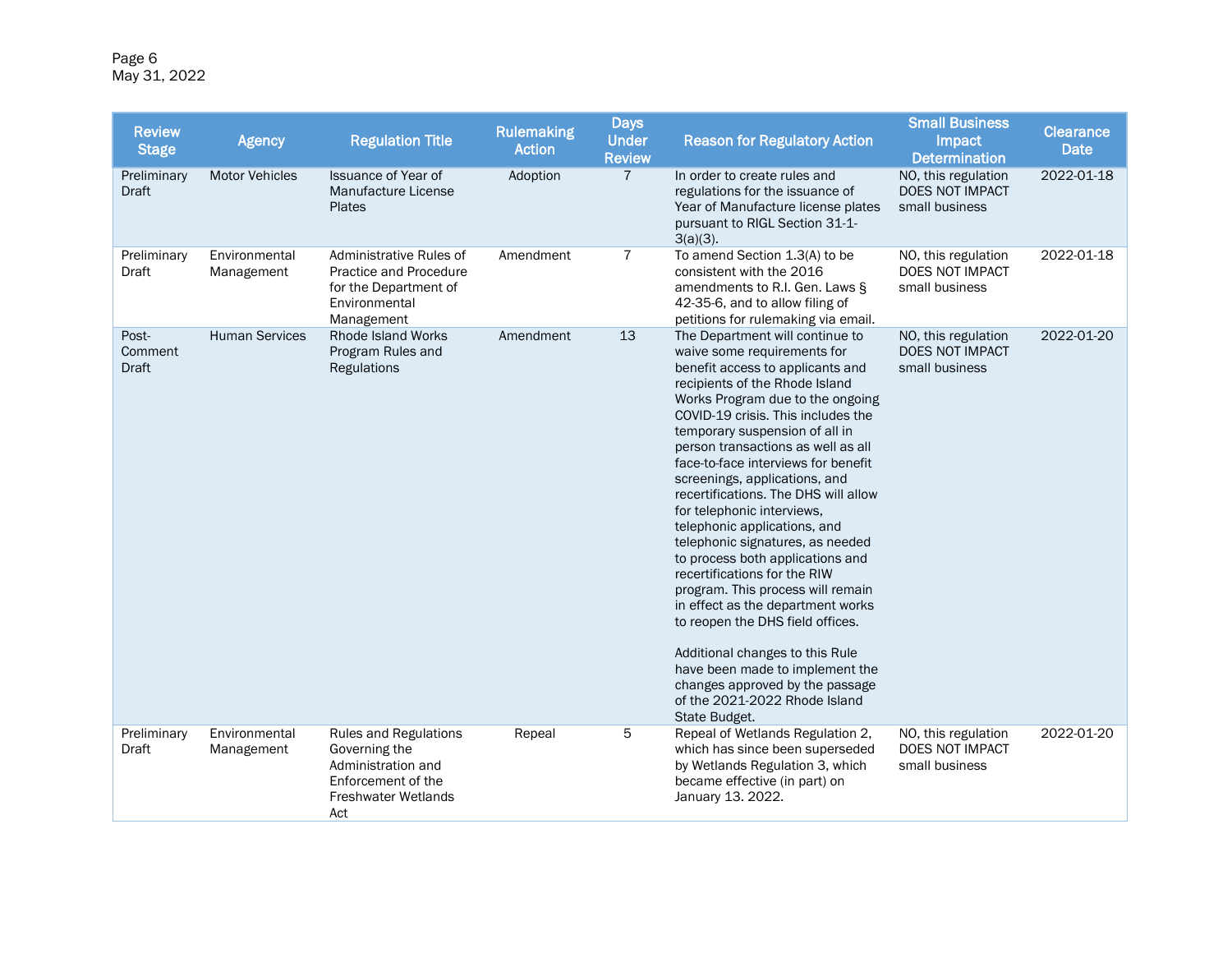Page 7 May 31, 2022

| <b>Review</b><br><b>Stage</b>    | <b>Agency</b>                                        | <b>Regulation Title</b>                                                                                                                                                                               | <b>Rulemaking</b><br><b>Action</b> | <b>Days</b><br><b>Under</b><br><b>Review</b> | <b>Reason for Regulatory Action</b>                                                                                                                                                                                                                                                                                                                                                                                   | <b>Small Business</b><br>Impact<br><b>Determination</b>                                                                                            | <b>Clearance</b><br><b>Date</b> |
|----------------------------------|------------------------------------------------------|-------------------------------------------------------------------------------------------------------------------------------------------------------------------------------------------------------|------------------------------------|----------------------------------------------|-----------------------------------------------------------------------------------------------------------------------------------------------------------------------------------------------------------------------------------------------------------------------------------------------------------------------------------------------------------------------------------------------------------------------|----------------------------------------------------------------------------------------------------------------------------------------------------|---------------------------------|
| Emergency                        | Environmental<br>Management                          | <b>Emergency Regulations</b><br>Governing the Use of<br><b>Federal Funds Provided</b><br>to the State of Rhode<br>Island for the Large<br><b>Whale Gear</b><br><b>Modification Assistance</b><br>Plan | Amendment                          | $\mathbf{1}$                                 | This emergency regulation was<br>initially promulgated in November<br>of 2021. However, the<br>Department received fewer<br>applications than expected during<br>the application period. The<br>emergency regulation is being<br>amended at this time to allow one<br>additional application period with<br>loosened eligibility criteria, in<br>hopes of encouraging more<br>applicants to apply for the<br>program. |                                                                                                                                                    | 2022-01-21                      |
| Post-<br>Comment<br>Draft        | Coastal<br><b>Resources</b><br>Management<br>Council | <b>Rules and Regulations</b><br>Governing the<br>Protection and<br>Management of<br>Freshwater Wetlands in<br>the Vicinity of the Coast                                                               | Adoption                           | 8                                            | To comply with R.I. Gen. Laws § 2-<br>1-20.1(c) requiring CRMC and<br>DEM to promulgate new rules for<br>freshwater wetlands within each<br>agency's respective regulatory<br>jurisdiction.                                                                                                                                                                                                                           | YES, there is<br><b>ADVERSE IMPACT</b><br>on small business<br>(continue on to<br>complete the<br>requirements of<br>RIGL § 42-35.1-3<br>and 1-4). | 2022-01-21                      |
| Post-<br>Comment<br><b>Draft</b> | Health                                               | <b>Harm Reduction</b><br>Centers                                                                                                                                                                      | Adoption                           | 6                                            | To implement the requirements of<br>RIGL chapter 23-12.10 to that<br>requires the department of health<br>to create regulations for harm<br>reduction centers                                                                                                                                                                                                                                                         | NO, this regulation<br>DOES NOT IMPACT<br>small business                                                                                           | 2022-01-25                      |
| Emergency                        | Health                                               | Immunization, Testing,<br>and Health Screening<br>for Health Care Workers                                                                                                                             | Amendment                          | 0                                            | To permit federal workers to work<br>in hospitals                                                                                                                                                                                                                                                                                                                                                                     |                                                                                                                                                    | 2022-01-26                      |
| Emergency                        | Health                                               | <b>Nursing Assistants,</b><br>Medication Aides, and<br>the Approval of Nursing<br>Assistant and<br><b>Medication Aide</b><br><b>Training Programs</b>                                                 | Amendment                          | $\mathbf{1}$                                 | To permit online nursing assistant<br>training programs                                                                                                                                                                                                                                                                                                                                                               |                                                                                                                                                    | 2022-01-26                      |
| Post-<br>Comment<br>Draft        | <b>Business</b><br>Regulation                        | Real Estate Brokers and<br>Salespersons                                                                                                                                                               | Amendment                          | $\overline{2}$                               | There were two separate reasons<br>for amending this regulation.<br>First, legislation passed in July<br>2021 (2021 PL Chapter 322 § 1<br>and Chapter 211 § 1) that<br>changed the requirements for Real                                                                                                                                                                                                              | YES, there is<br><b>ADVERSE IMPACT</b><br>on small business<br>(continue on to<br>complete the<br>requirements of                                  | 2022-01-26                      |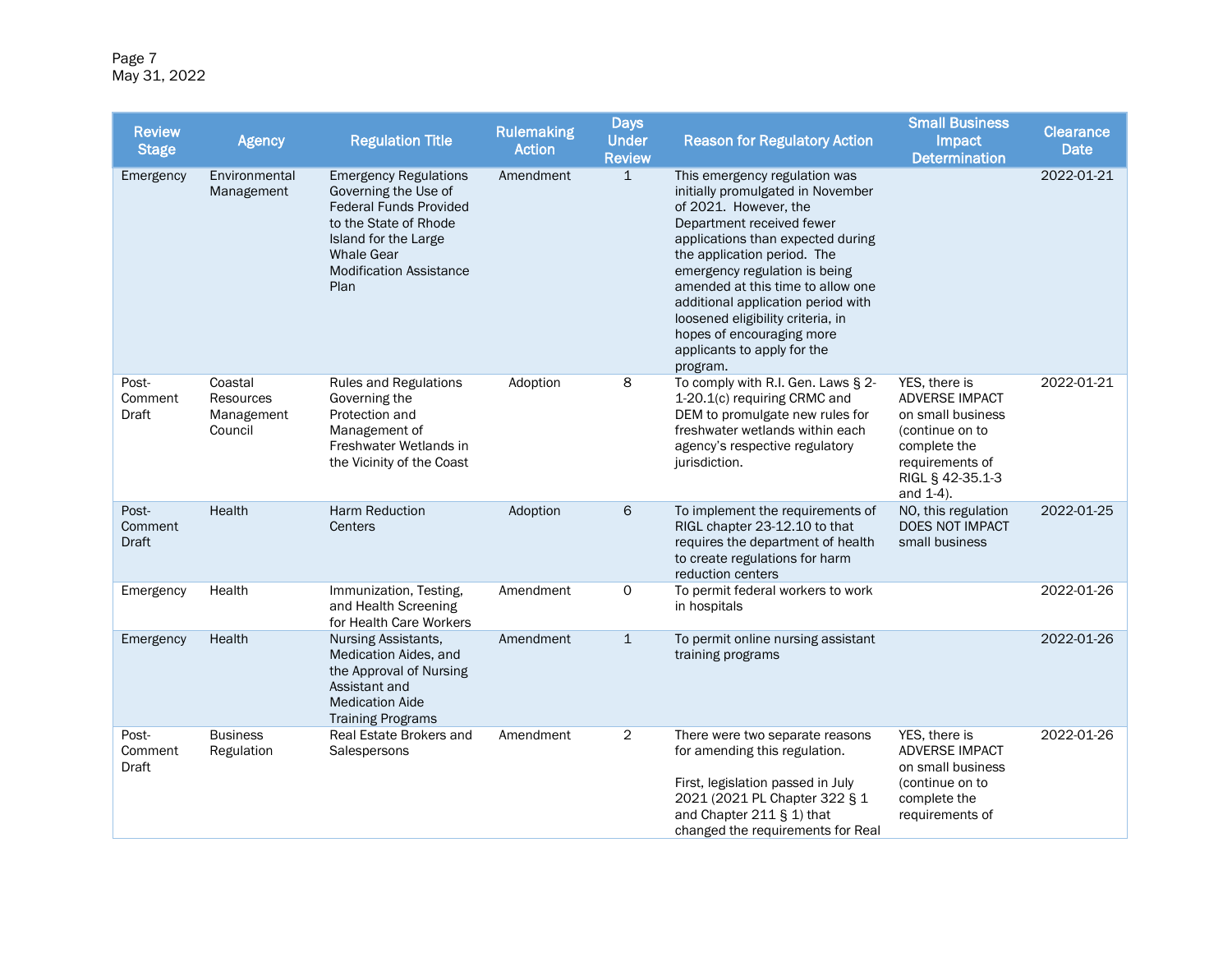Page 8 May 31, 2022

| <b>Review</b><br><b>Stage</b> | <b>Agency</b> | <b>Regulation Title</b> | <b>Rulemaking</b><br><b>Action</b> | <b>Days</b><br><b>Under</b><br><b>Review</b> | <b>Reason for Regulatory Action</b>                                                                                                                                                                                                                                                                                                                                                                                                                                                                                                                                                                                                                                                                                                                                                                                                                                                                                                                                                                                                                                                                                                                                                                                                                                                                                                                | <b>Small Business</b><br>Impact<br><b>Determination</b> | <b>Clearance</b><br><b>Date</b> |
|-------------------------------|---------------|-------------------------|------------------------------------|----------------------------------------------|----------------------------------------------------------------------------------------------------------------------------------------------------------------------------------------------------------------------------------------------------------------------------------------------------------------------------------------------------------------------------------------------------------------------------------------------------------------------------------------------------------------------------------------------------------------------------------------------------------------------------------------------------------------------------------------------------------------------------------------------------------------------------------------------------------------------------------------------------------------------------------------------------------------------------------------------------------------------------------------------------------------------------------------------------------------------------------------------------------------------------------------------------------------------------------------------------------------------------------------------------------------------------------------------------------------------------------------------------|---------------------------------------------------------|---------------------------------|
|                               |               |                         |                                    |                                              | Estate licensees by adding a<br>requirement that the real estate<br>exam contain content on fair<br>housing and that each licensee<br>must complete 3 hours of<br>instruction in Fair Housing as part<br>of their continuing education. The<br>statutory changes also exempted<br>RI licensed attorneys who are also<br>real estate licensees from having<br>to complete real estate continuing<br>education courses as a condition<br>of license renewal.<br>Second, the RI Association of<br>Realtors (RIAR) created a Teams<br>Task Force in response to DBR's<br>2019 bulletin on Teams of<br>licensees within real estate<br>brokerages. In April/May 2021,<br>RIAR presented its Task Force<br>recommendations to DBR for<br>amendments to the Real Estate<br>regulation. After consideration of<br>these recommendations, DBR<br>prepared these amendments and<br>to clarify how teams must operate<br>under the supervision of the<br>principal broker, like all other real<br>estate licensees. Teams can be<br>very confusing to consumers and<br>the regulation of Teams is an<br>important component in consumer<br>protection.<br>In addition, we have modernized<br>and improved the organization of<br>the advertising section which<br>needed to be updated to recognize<br>the variety of digital media now<br>used by licensees. | RIGL § 42-35.1-3<br>and 1-4).                           |                                 |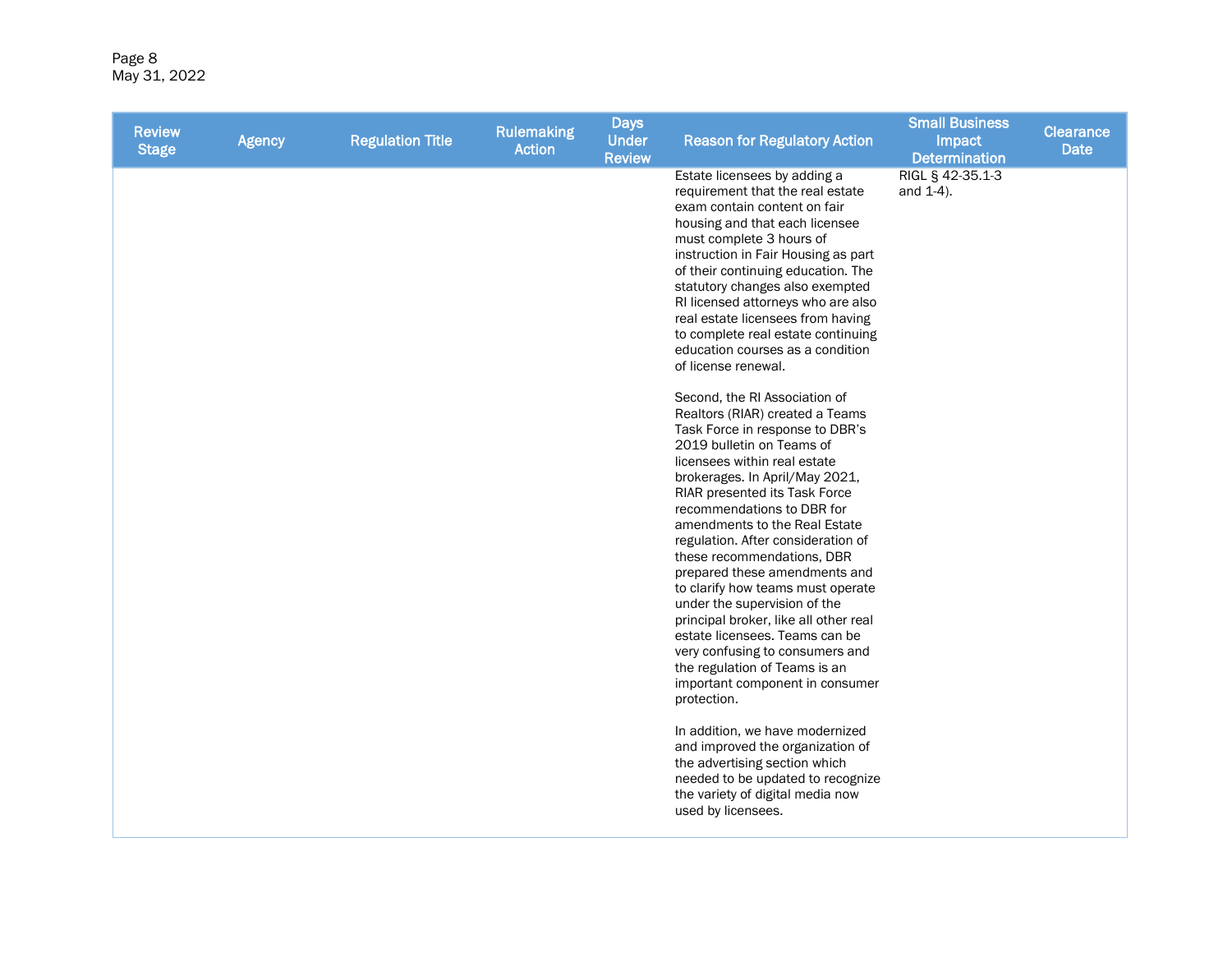Page 9 May 31, 2022

| <b>Review</b><br><b>Stage</b> | <b>Agency</b>                                                     | <b>Regulation Title</b>                                                      | <b>Rulemaking</b><br><b>Action</b> | <b>Days</b><br><b>Under</b><br><b>Review</b> | <b>Reason for Regulatory Action</b>                                                                                                                                                                                                                                                                                                                                                                                                                                                                                                                    | <b>Small Business</b><br><b>Impact</b><br><b>Determination</b> | <b>Clearance</b><br><b>Date</b> |
|-------------------------------|-------------------------------------------------------------------|------------------------------------------------------------------------------|------------------------------------|----------------------------------------------|--------------------------------------------------------------------------------------------------------------------------------------------------------------------------------------------------------------------------------------------------------------------------------------------------------------------------------------------------------------------------------------------------------------------------------------------------------------------------------------------------------------------------------------------------------|----------------------------------------------------------------|---------------------------------|
| Preliminary<br>Draft          | Health                                                            | <b>Licensing Assisted</b><br><b>Living Residences</b>                        | Amendment                          | $\overline{7}$                               | To implement statutory<br>requirements and provide COVID-<br>19 procedures                                                                                                                                                                                                                                                                                                                                                                                                                                                                             | NO, this regulation<br>DOES NOT IMPACT<br>small business       | 2022-01-26                      |
| <b>Direct Final</b>           | <b>Executive Office</b><br>of Health and<br><b>Human Services</b> | Payments and Providers                                                       | Amendment                          | 16                                           | These amendments are being<br>made to comply with Third Party<br>Liability (TPL) updates that<br>occurred as a result of the<br>Bipartisan Budget Act (BBA) of<br>2018 and the Medicaid Services<br>Investment and Accountability Act<br>(MSIAA) of 2019                                                                                                                                                                                                                                                                                               | NO, this regulation<br>DOES NOT IMPACT<br>small business       | 2022-01-28                      |
| Post-<br>Comment<br>Draft     | <b>Human Services</b>                                             | <b>Child Care Assistance</b><br>Program Rules and<br>Regulations             | Amendment                          | $\overline{4}$                               | This amendment updates<br>outdated language and references,<br>as well as adds new legislative<br>changes.                                                                                                                                                                                                                                                                                                                                                                                                                                             | NO, any small<br>business impact is<br><b>POSITIVE</b>         | 2022-01-28                      |
| Post-<br>Comment<br>Draft     | <b>Business</b><br>Regulation                                     | <b>Certified Constables</b>                                                  | Adoption                           | 26                                           | Since their administrative move<br>from the Judiciary, the Certified<br>Constables have not had a set of<br>regulations governing their<br>industry. After approximately a<br>year of discussions regarding<br>content, the Department and the<br>Board are ready to promulgate<br>regulations pursuant to R.I. Gen.<br>Laws § 9-5-10.1 and § 42-14-17.                                                                                                                                                                                                | NO, any small<br>business impact is<br><b>POSITIVE</b>         | 2022-02-01                      |
| Preliminary<br><b>Draft</b>   | Accountancy                                                       | <b>Rules and Regulations</b><br>for the Rhode Island<br>Board of Accountancy | Amendment                          |                                              | This regulation was advertised for<br>public comment from November<br>30, 2021, to December 30, 2021.<br>We received a total of nine (9)<br>comments: six (6) regarding<br>whether self-study Continuing<br>Professional Education (CPE)<br>courses were no longer permitted<br>and all encouraging the Board to<br>retain the self-study CPE category;<br>and two (2) personal licensing<br>questions related to CPE which<br>were answered; and 1 question<br>regarding where to find a summary<br>of the proposed amendments<br>which was answered. | NO, any small<br>business impact is<br><b>POSITIVE</b>         | 2022-02-04                      |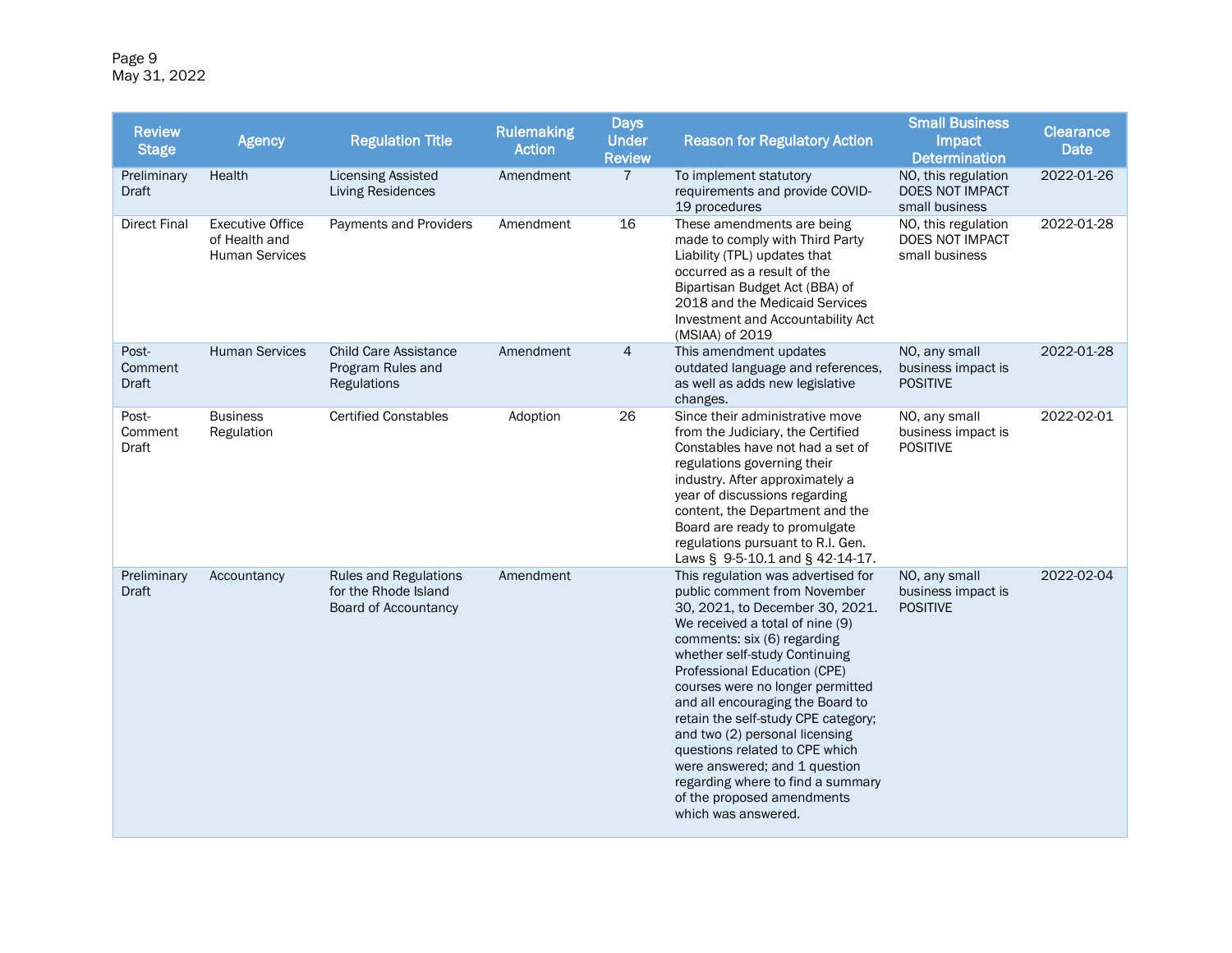Page 10 May 31, 2022

| <b>Review</b><br><b>Stage</b> | <b>Agency</b>                                                     | <b>Regulation Title</b>                                                                                                                                                                                                     | <b>Rulemaking</b><br><b>Action</b> | <b>Days</b><br><b>Under</b><br><b>Review</b> | <b>Reason for Regulatory Action</b>                                                                                                                                                                                                                                                                                                                                                                                                                                                                                                                                                                                                                                                                                | <b>Small Business</b><br>Impact<br><b>Determination</b>  | <b>Clearance</b><br><b>Date</b> |
|-------------------------------|-------------------------------------------------------------------|-----------------------------------------------------------------------------------------------------------------------------------------------------------------------------------------------------------------------------|------------------------------------|----------------------------------------------|--------------------------------------------------------------------------------------------------------------------------------------------------------------------------------------------------------------------------------------------------------------------------------------------------------------------------------------------------------------------------------------------------------------------------------------------------------------------------------------------------------------------------------------------------------------------------------------------------------------------------------------------------------------------------------------------------------------------|----------------------------------------------------------|---------------------------------|
|                               |                                                                   |                                                                                                                                                                                                                             |                                    |                                              | In response to these comments<br>regarding self-study, the Board<br>reviewed the content of § 1.8 of<br>the regulation and review prior<br>versions of the regulation. The<br>Board found that the self-study<br>course requirements were<br>inadvertently deleted with the<br>amendments that were effective<br>on May 21, 2020. However,<br>licensees continued to take and<br>receive credit for self-study<br>courses under the remotely-<br>delivered CPE category. It has<br>become clear that self-study<br>courses are distinct from the<br>requirements for remotely-<br>delivered courses. Accordingly, the<br>Board proposes the following<br>additional amendments to clarify<br>the CPE requirements. |                                                          |                                 |
| Post-<br>Comment<br>Draft     | <b>Executive Office</b><br>of Health and<br><b>Human Services</b> | Medicaid Integrated<br>Health Care Coverage,<br><b>SSI Financial Eligibility</b><br>Determinations                                                                                                                          | Amendment                          | 3                                            |                                                                                                                                                                                                                                                                                                                                                                                                                                                                                                                                                                                                                                                                                                                    |                                                          | 2022-02-07                      |
| Emergency                     | Health                                                            | <b>REQUIREMENT FOR</b><br><b>IMMUNIZATION</b><br><b>AGAINST COVID-19 FOR</b><br>ALL WORKERS IN<br><b>LICENSED HEALTH</b><br><b>CARE FACILITIES AND</b><br><b>OTHER PRACTICING</b><br><b>HEALTH CARE</b><br><b>PROVIDERS</b> | Amendment                          | $\mathbf{O}$                                 | To change the definition of<br>vaccinated                                                                                                                                                                                                                                                                                                                                                                                                                                                                                                                                                                                                                                                                          |                                                          | 2022-02-10                      |
| Post-<br>Comment<br>Draft     | <b>Human Services</b>                                             | <b>Supplemental Security</b><br>Income and State<br><b>Supplemental Payment</b><br><b>Rules and Regulations</b>                                                                                                             | Amendment                          | $\mathsf{O}$                                 | This rule is amended to implement<br>the 2022 Cost-of-Living<br>adjustment as determined by the<br>Social Security Administration and<br>updates the Federal Benefit Rate<br>provided by the SSA and<br>implemented by the Executive                                                                                                                                                                                                                                                                                                                                                                                                                                                                               | NO, this regulation<br>DOES NOT IMPACT<br>small business | 2022-02-10                      |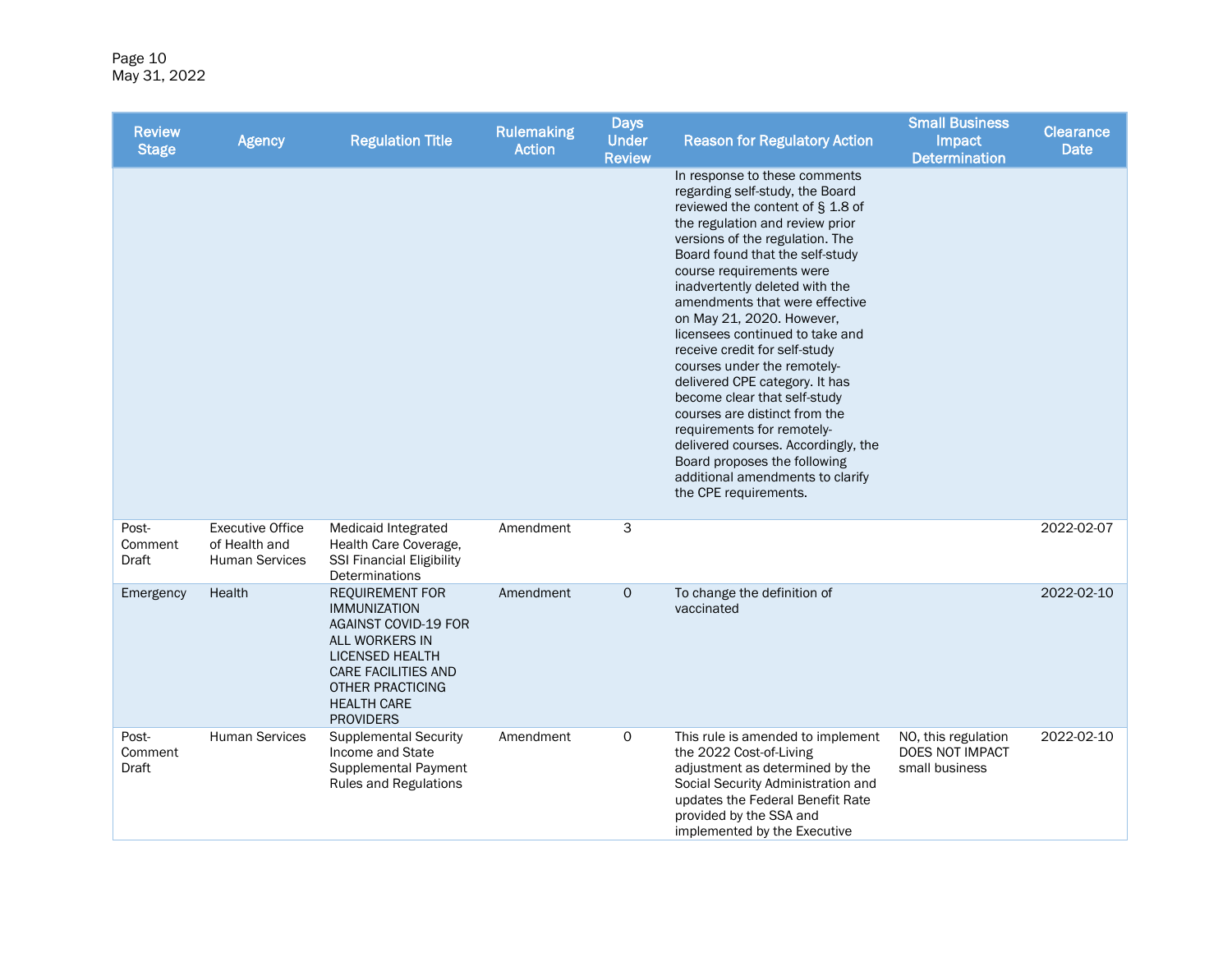| <b>Review</b><br><b>Stage</b> | <b>Agency</b>               | <b>Regulation Title</b>                                                                           | <b>Rulemaking</b><br><b>Action</b> | <b>Days</b><br><b>Under</b><br><b>Review</b> | <b>Reason for Regulatory Action</b>                                                                                                                                                                                                                                                                                                                                                                                                                                                                                                                                                 | <b>Small Business</b><br>Impact<br><b>Determination</b>  | <b>Clearance</b><br>Date |
|-------------------------------|-----------------------------|---------------------------------------------------------------------------------------------------|------------------------------------|----------------------------------------------|-------------------------------------------------------------------------------------------------------------------------------------------------------------------------------------------------------------------------------------------------------------------------------------------------------------------------------------------------------------------------------------------------------------------------------------------------------------------------------------------------------------------------------------------------------------------------------------|----------------------------------------------------------|--------------------------|
|                               |                             |                                                                                                   |                                    |                                              | Office of Health and Human<br>Services (210-RICR-40-00-3 §<br>3.1.7), effective January 1, 2022.<br>In addition, the Rhode Island State<br>Fiscal Year 2022 budget (21-H-<br>6122) mandated the elimination<br>of the Category F program<br>established in 2016 for<br>reinvestment of the state savings<br>into enhanced Medicaid Assisted<br>Living rates and the elimination of<br>funding to the assisted living<br>providers that had been financed<br>by Rhode Island Housing Mortgage<br>and Finance Corporation. This<br>change became effective                            |                                                          |                          |
|                               |                             |                                                                                                   |                                    |                                              | November 1, 2021.                                                                                                                                                                                                                                                                                                                                                                                                                                                                                                                                                                   |                                                          |                          |
| Preliminary<br>Draft          | Environmental<br>Management | <b>User Fees at State</b><br>Beaches, Parks and<br><b>Recreational Areas</b>                      | Amendment                          | 12                                           | To implement general<br>housekeeping revisions to the<br>regulation and to fix a clerical error<br>made during a previous<br>amendment to this regulation.                                                                                                                                                                                                                                                                                                                                                                                                                          | NO, this regulation<br>DOES NOT IMPACT<br>small business | 2022-02-10               |
| Emergency                     | <b>Human Services</b>       | <b>Supplemental Security</b><br>Income and State<br>Supplemental Payment<br>Rules and Regulations | Amendment                          | 0                                            | This rule is amended to implement<br>the 2022 Cost-of-Living<br>adjustment as determined by the<br>Social Security Administration and<br>updates the Federal Benefit Rate<br>provided by the SSA and<br>implemented by the Executive<br>Office of Health and Human<br>Services (210-RICR-40-00-3 §<br>3.1.7), effective January 1, 2022.<br>In addition, the Rhode Island State<br>Fiscal Year 2022 budget (21-H-<br>6122) mandated the elimination<br>of the Category F program<br>established in 2016 for<br>reinvestment of the state savings<br>into enhanced Medicaid Assisted |                                                          | 2022-02-11               |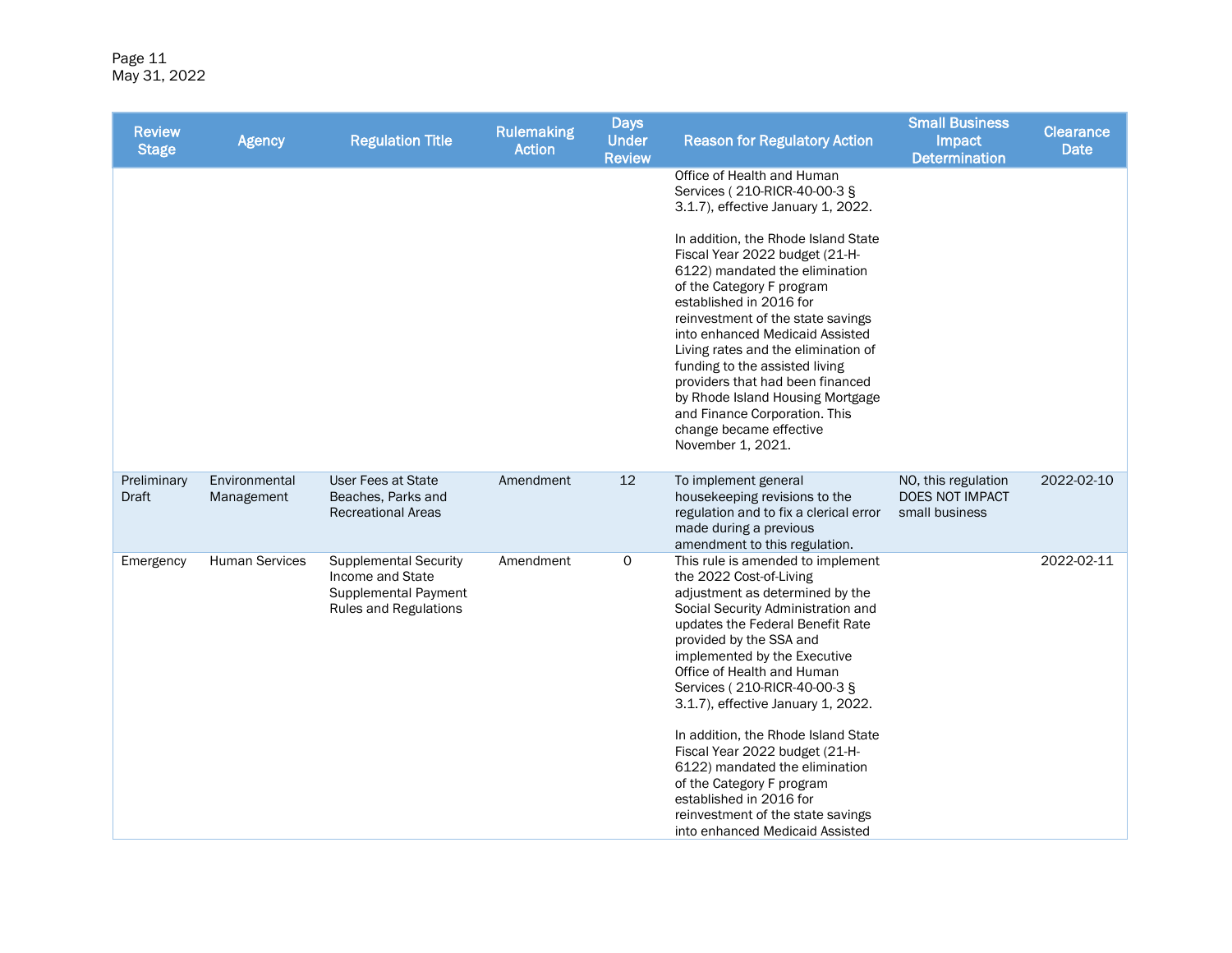| <b>Review</b><br><b>Stage</b> | <b>Agency</b>               | <b>Regulation Title</b>                                                                                                                                                       | <b>Rulemaking</b><br><b>Action</b> | <b>Days</b><br><b>Under</b><br><b>Review</b> | <b>Reason for Regulatory Action</b>                                                                                                                                                                                                                                                                                                                                                                                                                                                                                                                                                                | <b>Small Business</b><br>Impact<br><b>Determination</b>  | <b>Clearance</b><br><b>Date</b> |
|-------------------------------|-----------------------------|-------------------------------------------------------------------------------------------------------------------------------------------------------------------------------|------------------------------------|----------------------------------------------|----------------------------------------------------------------------------------------------------------------------------------------------------------------------------------------------------------------------------------------------------------------------------------------------------------------------------------------------------------------------------------------------------------------------------------------------------------------------------------------------------------------------------------------------------------------------------------------------------|----------------------------------------------------------|---------------------------------|
|                               |                             |                                                                                                                                                                               |                                    |                                              | Living rates and the elimination of<br>funding to the assisted living<br>providers that had been financed<br>by Rhode Island Housing Mortgage<br>and Finance Corporation. This<br>change became effective<br>November 1, 2021.<br>Addition of the Cost of Living<br>Adjustment eff. 1/1/2022.                                                                                                                                                                                                                                                                                                      |                                                          |                                 |
| Preliminary<br><b>Draft</b>   | Health                      | Licensure and<br>Discipline of Physicians                                                                                                                                     | Amendment                          | 8                                            | To incorporate materials, add<br>definitions of compounding,<br>compounding sterile preparations,<br>prescriber, and telemedicine;<br>remove prohibition on volunteer<br>licenses for academic physicians;<br>permit prescribing a 30 day supply<br>of non-controlled substances for<br>family members; prohibits<br>accepting of gifts greater than<br>100; requires conforming to<br>compounding standards; permits<br>the board to issue fines; and<br>requires 90 day notice to patients<br>when a physician closes their<br>practice; and revises the<br>collaborative pharmacy<br>procedures | NO, this regulation<br>DOES NOT IMPACT<br>small business | 2022-02-11                      |
| Preliminary<br>Draft          | Environmental<br>Management | <b>Rules Establishing</b><br>Minimum Standards<br>Relating to Location,<br>Design, Construction<br>and Maintenance of<br><b>Onsite Wastewater</b><br><b>Treatment Systems</b> | Amendment                          | 5                                            | This rule change is necessary to<br>make the OWTS Rules (250-RICR-<br>150-10-6) consistent with the<br>recently adopted "Rules and<br>Regulations Governing the<br>Administration and Enforcement of<br>the Freshwater Wetlands Act"<br>(Freshwater Wetlands Rules) (250-<br>RICR-150-15-2), which go into<br>effect July 1, 2022. The proposed<br>changes are listed below.                                                                                                                                                                                                                       | NO, this regulation<br>DOES NOT IMPACT<br>small business | 2022-02-17                      |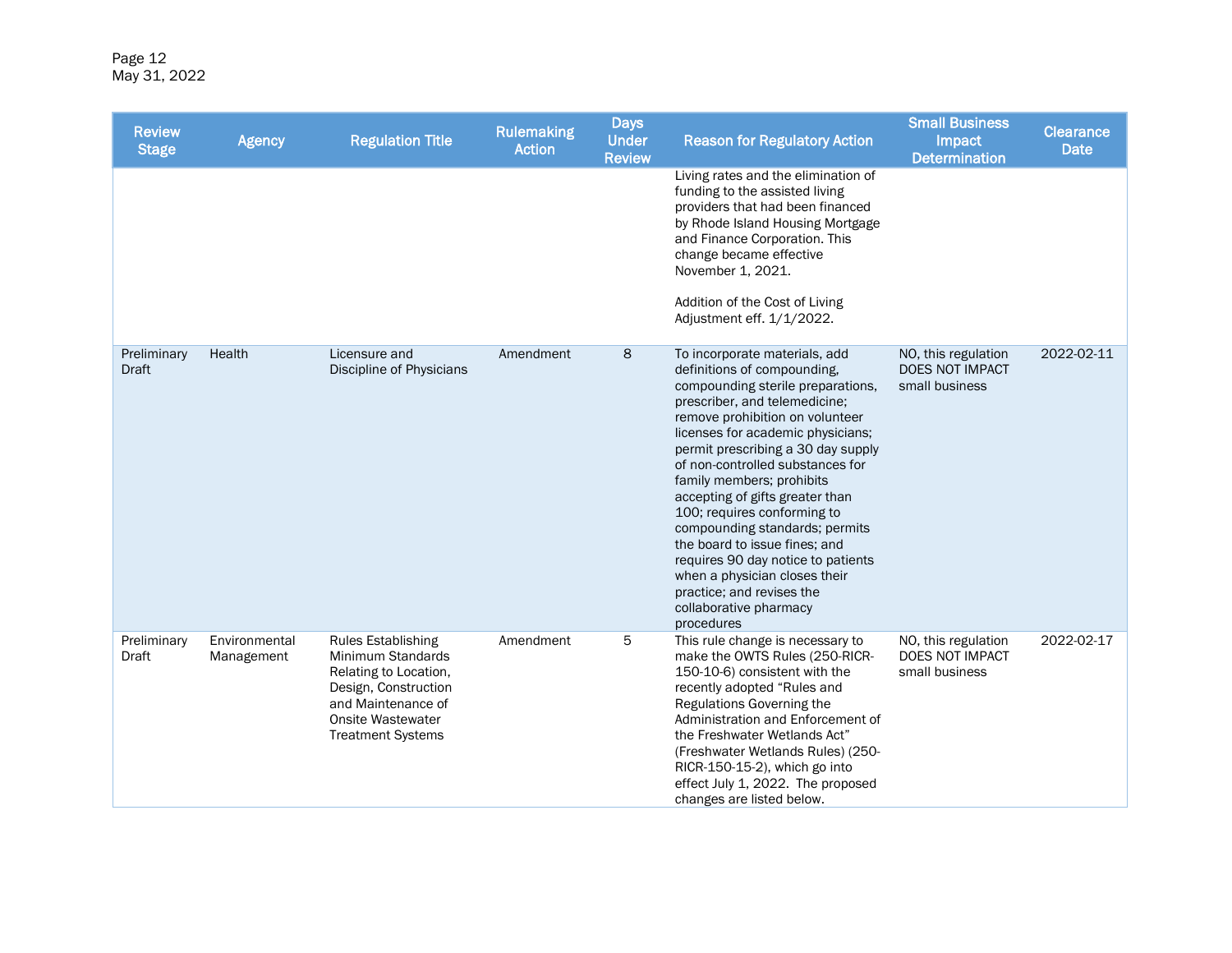Page 13 May 31, 2022

| <b>Review</b><br><b>Stage</b>    | <b>Agency</b>                                           | <b>Regulation Title</b>                                                                                                                                                                                                             | <b>Rulemaking</b><br><b>Action</b> | <b>Days</b><br><b>Under</b><br><b>Review</b> | <b>Reason for Regulatory Action</b>                                                                                                                                                                                                                                                               | <b>Small Business</b><br>Impact<br><b>Determination</b>  | <b>Clearance</b><br><b>Date</b> |
|----------------------------------|---------------------------------------------------------|-------------------------------------------------------------------------------------------------------------------------------------------------------------------------------------------------------------------------------------|------------------------------------|----------------------------------------------|---------------------------------------------------------------------------------------------------------------------------------------------------------------------------------------------------------------------------------------------------------------------------------------------------|----------------------------------------------------------|---------------------------------|
| Preliminary<br><b>Draft</b>      | Infrastructure<br><b>Bank</b>                           | <b>MUNICIPAL</b><br><b>INFRASTRUCTURE</b><br><b>GRANT PROGRAM</b><br><b>POLICIES AND</b><br><b>PROCEDURES</b>                                                                                                                       | Adoption                           | 28                                           | As part of the FY 2022 Budget,<br>\$1M was allocated for the<br>program. As part of that budget,<br>RIGL 42-11.4-4 was amended to<br>require the Bank to promulgate<br>regulations for the program.                                                                                               | NO, any small<br>business impact is<br><b>POSITIVE</b>   | 2022-02-22                      |
| <b>Direct Final</b>              | <b>Business</b><br>Regulation                           | <b>Certified Constables</b>                                                                                                                                                                                                         | Amendment                          | $\mathsf{O}$                                 | The Office of Child Support<br>Services made DBR aware that<br>one of the regulation's provisions<br>conflicts with state law as to<br>confidential information on a<br>return or proof of service.                                                                                               | NO, this regulation<br>DOES NOT IMPACT<br>small business | 2022-02-23                      |
| Preliminary<br>Draft             | Housing and<br>Mortgage<br>Finance Corp (RI<br>Housing) | 825-RICR-30-00-3 Title<br>825 - Housing and<br>Mortgage Finance<br>Corporation Chapter 30-<br><b>Rules Relative to</b><br>Multifamily Loan<br>Programs Subchapter<br>00-N/A Part 3 -<br><b>Proposed Prepayments</b><br>or Transfers | Amendment                          | 12                                           | Amending regulation to streamline<br>processes                                                                                                                                                                                                                                                    | NO, any small<br>business impact is<br><b>POSITIVE</b>   | 2022-02-23                      |
| Post-<br>Comment<br><b>Draft</b> | Health                                                  | Licensing of Home<br><b>Nursing Care Providers</b><br>and Home Care<br>Providers                                                                                                                                                    | Amendment                          | 8                                            | To align with federal law that<br>permits physician assistants,<br>nurse practitioners (aka Advance<br>practice nurse practitioners) and<br>clinical nurse specialists to certify<br>home health services.                                                                                        | NO, this regulation<br>DOES NOT IMPACT<br>small business | 2022-02-24                      |
| Preliminary<br>Draft             | Health                                                  | Immunization, Testing<br>and Health Screening<br>for Health Care Workers                                                                                                                                                            | Amendment                          | 3                                            | To require health care workers to<br>be either up to date with a COVID-<br>19 vaccine or wear an N95 mask<br>when the transmission rate is<br>substantial                                                                                                                                         | NO, this regulation<br>DOES NOT IMPACT<br>small business | 2022-02-24                      |
| Post-<br>Comment<br>Draft        | <b>Human Services</b>                                   | Rules, Regulations and<br><b>Standards Governing</b><br>the Home and<br><b>Community Care</b><br>Services to the Elderly<br>Program                                                                                                 | Amendment                          | 15                                           | This Rule change is due to a State<br>of Rhode Island Fiscal Year 2022<br>budget initiative which increased<br>the eligibility for the program from<br>200 % to 250 % of the Federal<br>Poverty Level. This Amendment<br>also expands program eligibility to<br>the 19-64 year old population who | NO, this regulation<br>DOES NOT IMPACT<br>small business | 2022-02-25                      |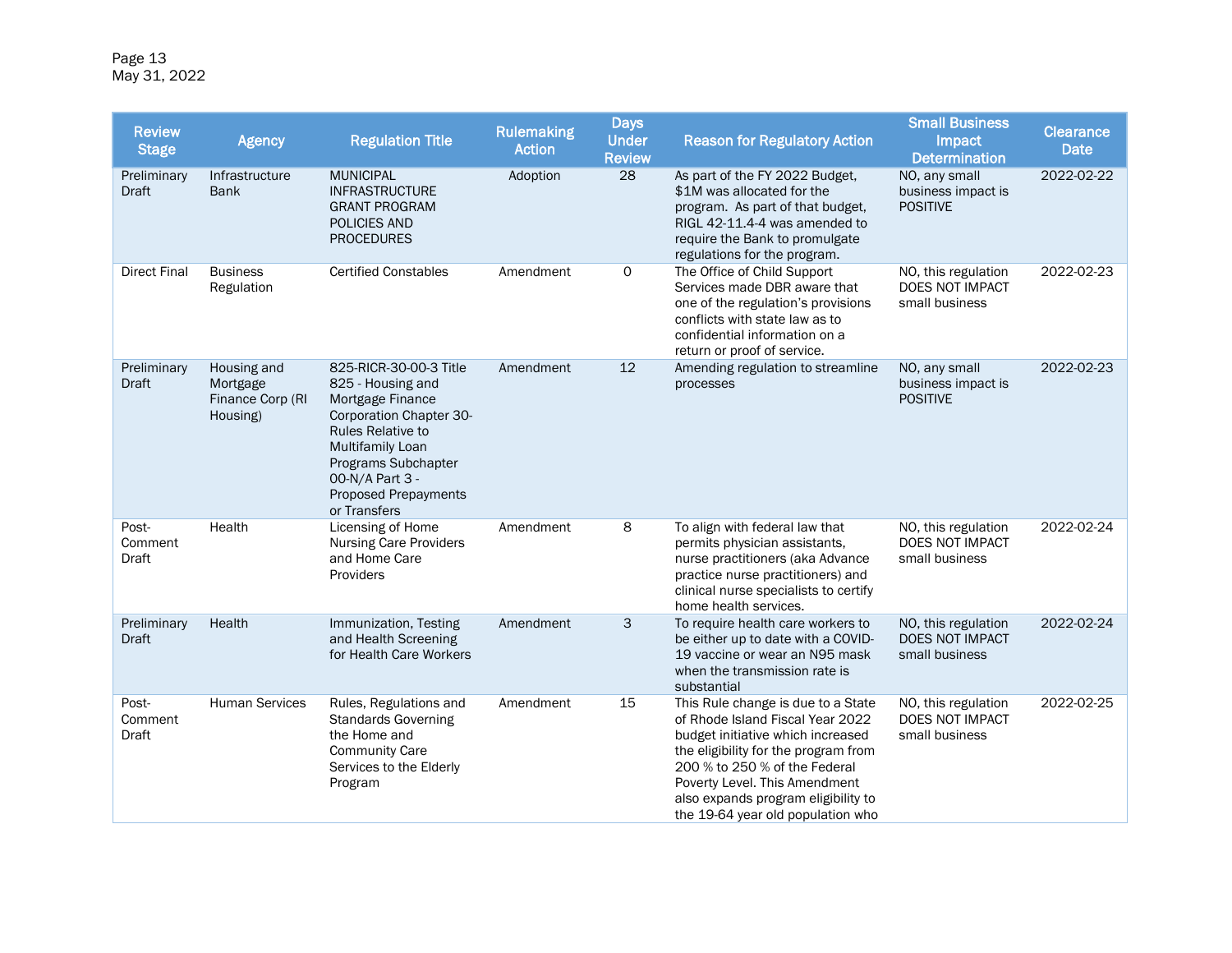Page 14 May 31, 2022

| <b>Review</b><br><b>Stage</b>    | <b>Agency</b>                 | <b>Regulation Title</b>                                                                                               | <b>Rulemaking</b><br><b>Action</b> | <b>Days</b><br><b>Under</b><br><b>Review</b> | <b>Reason for Regulatory Action</b>                                                                                                                                                                                                                                                                                                                                                                                                                                                                                                                                                                                                                                                                                                                                                       | <b>Small Business</b><br>Impact<br><b>Determination</b>         | <b>Clearance</b><br><b>Date</b> |
|----------------------------------|-------------------------------|-----------------------------------------------------------------------------------------------------------------------|------------------------------------|----------------------------------------------|-------------------------------------------------------------------------------------------------------------------------------------------------------------------------------------------------------------------------------------------------------------------------------------------------------------------------------------------------------------------------------------------------------------------------------------------------------------------------------------------------------------------------------------------------------------------------------------------------------------------------------------------------------------------------------------------------------------------------------------------------------------------------------------------|-----------------------------------------------------------------|---------------------------------|
|                                  |                               |                                                                                                                       |                                    |                                              | have a diagnosis of Alzheimer's<br>disease or related dementia.                                                                                                                                                                                                                                                                                                                                                                                                                                                                                                                                                                                                                                                                                                                           |                                                                 |                                 |
| Post-<br>Comment<br><b>Draft</b> | Health                        | School Health Program                                                                                                 | Amendment                          | 16                                           | Align the School Health Program<br>regulations with the Rhode Island<br>Department of Education;<br>incorporate information and<br>requirements on vision and eye<br>screening; implement<br>requirements of RIGL 40-11-3<br>regarding child abuse and neglect;<br>Adds reference and implements<br>RIGL 16-22-4 regarding mixing<br>opioids and alcohol; to allow<br>licensed dental hygienists to<br>perform dental screenings;<br>requires development of policies<br>and procedures for maintenance<br>of a supply of opioid antagonists in<br>private and elementary schools;<br>implement requirements for<br>medical marijuana and CBD oil<br>administration; remove<br>superfluous language; correct<br>citations to RIGL and RI<br>regulations; and revise to plain<br>language. | NO, this regulation<br><b>DOES NOT IMPACT</b><br>small business | 2022-02-25                      |
| Preliminary<br>Draft             | <b>Business</b><br>Regulation | Minimum Requirements<br>for Departmental<br>Approval of Solvent-<br>Based Hydrocarbon<br><b>Extraction Operations</b> | Adoption                           | 23                                           | This proposed adoption is<br>intended to accommodate<br>innovation in the cannabis industry<br>as it relates to more efficient<br>extraction methods.                                                                                                                                                                                                                                                                                                                                                                                                                                                                                                                                                                                                                                     | NO, any small<br>business impact is<br><b>POSITIVE</b>          | 2022-03-03                      |
| Post-<br>Comment<br>Draft        | Health                        | School Health Program                                                                                                 | Amendment                          | $\mathbf 0$                                  | Align the School Health Program<br>regulations with the Rhode Island<br>Department of Education;<br>incorporate information and<br>requirements on vision and eye<br>screening; implement<br>requirements of RIGL 40-11-3<br>regarding child abuse and neglect;<br>Adds reference and implements<br>RIGL 16-22-4 regarding mixing<br>opioids and alcohol; to allow                                                                                                                                                                                                                                                                                                                                                                                                                        | NO, this regulation<br>DOES NOT IMPACT<br>small business        | 2022-03-04                      |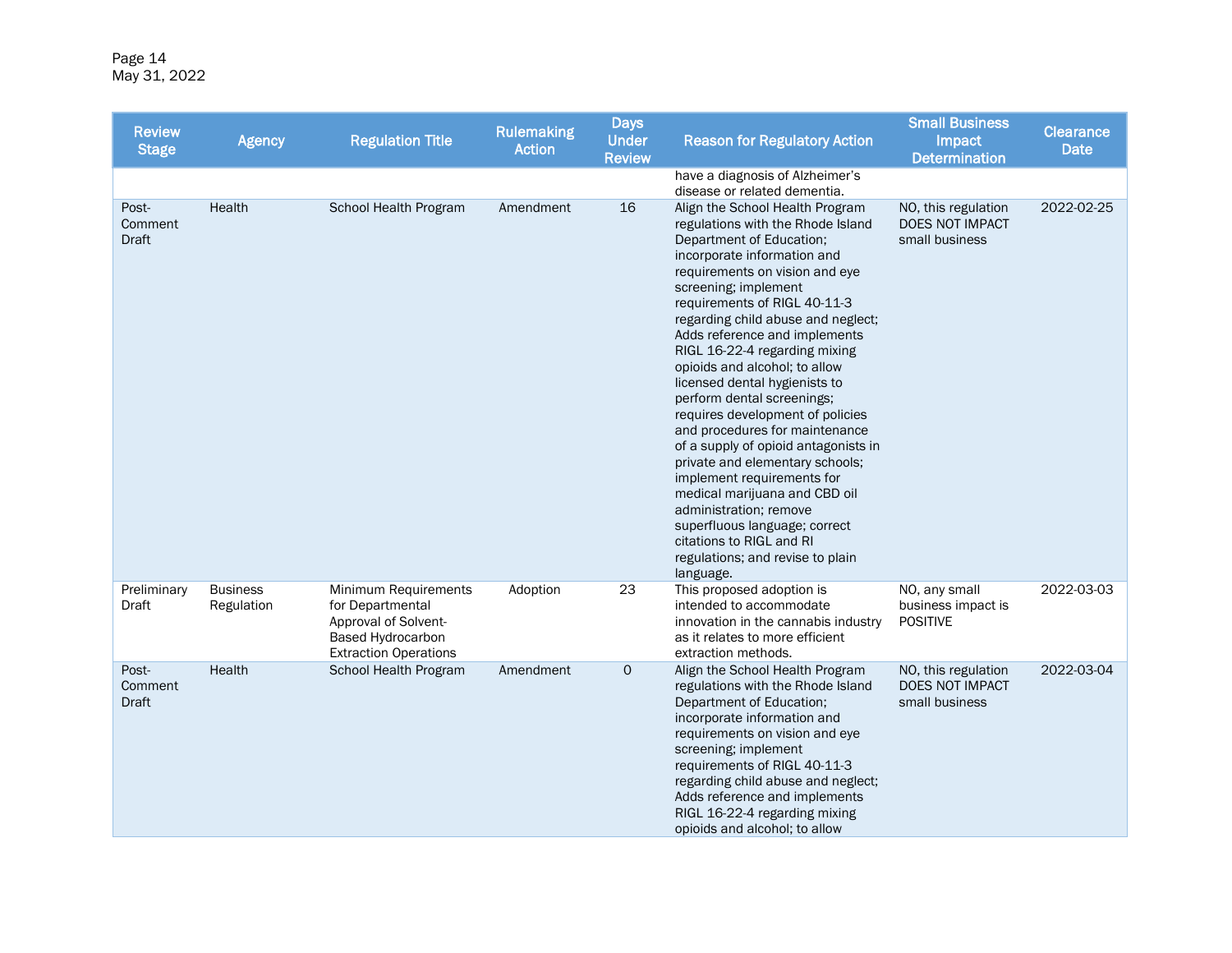Page 15 May 31, 2022

| <b>Review</b><br><b>Stage</b> | <b>Agency</b>                                    | <b>Regulation Title</b>                                                                                | <b>Rulemaking</b><br><b>Action</b> | <b>Days</b><br><b>Under</b><br><b>Review</b> | <b>Reason for Regulatory Action</b>                                                                                                                                                                                                                                                                                                                                                                                                                                                                        | <b>Small Business</b><br>Impact<br><b>Determination</b>         | <b>Clearance</b><br><b>Date</b> |
|-------------------------------|--------------------------------------------------|--------------------------------------------------------------------------------------------------------|------------------------------------|----------------------------------------------|------------------------------------------------------------------------------------------------------------------------------------------------------------------------------------------------------------------------------------------------------------------------------------------------------------------------------------------------------------------------------------------------------------------------------------------------------------------------------------------------------------|-----------------------------------------------------------------|---------------------------------|
|                               |                                                  |                                                                                                        |                                    |                                              | licensed dental hygienists to<br>perform dental screenings;<br>requires development of policies<br>and procedures for maintenance<br>of a supply of opioid antagonists in<br>private and elementary schools;<br>implement requirements for<br>medical marijuana and CBD oil<br>administration; remove<br>superfluous language; correct<br>citations to RIGL and RI<br>regulations; and revise to plain<br>language.                                                                                        |                                                                 |                                 |
| Post-<br>Comment<br>Draft     | <b>Business</b><br>Regulation                    | Alternating<br>Proprietorships and<br><b>Contract Production</b>                                       | Adoption                           | 4                                            | Codify requirements regarding<br>alternating proprietorship and<br>contract production business<br>models recognized by federal<br>Alcohol and Tobacco Tax and<br>Trade Bureau (TTB) regulatory<br>authority. This provides clarity to RI<br>alcoholic beverage licensees that<br>operate under these models.<br>These regulations would also<br>streamline the application process<br>because the regulations would<br>eliminate the need for the<br>supplement to application that is<br>used presently. | NO, any small<br>business impact is<br><b>POSITIVE</b>          | 2022-03-04                      |
| Preliminary<br>Draft          | <b>Education - Dept</b><br>of Elem and Sec<br>Ed | <b>Secondary Regulations</b>                                                                           | Amendment                          | 8                                            | RIDE is proposing to adopt<br>readiness-based high school<br>graduation requirements so that<br>every student graduates with open<br>doors to create their own future.                                                                                                                                                                                                                                                                                                                                     | NO, this regulation<br><b>DOES NOT IMPACT</b><br>small business | 2022-03-04                      |
| Preliminary<br>Draft          | Environmental<br>Management                      | <b>Commercial Marine</b><br>Fishing Licenses,<br>Landing Permits, and<br>Party and Charter<br>Licenses | Amendment                          | 10                                           | 1. Complete re-organization of the<br>rule for improved organization,<br>readability, clarity, and flow. The<br>majority of the rule remains<br>unchanged except for minor re-<br>wordings, except for the following:                                                                                                                                                                                                                                                                                      | NO, this regulation<br>DOES NOT IMPACT<br>small business        | 2022-03-04                      |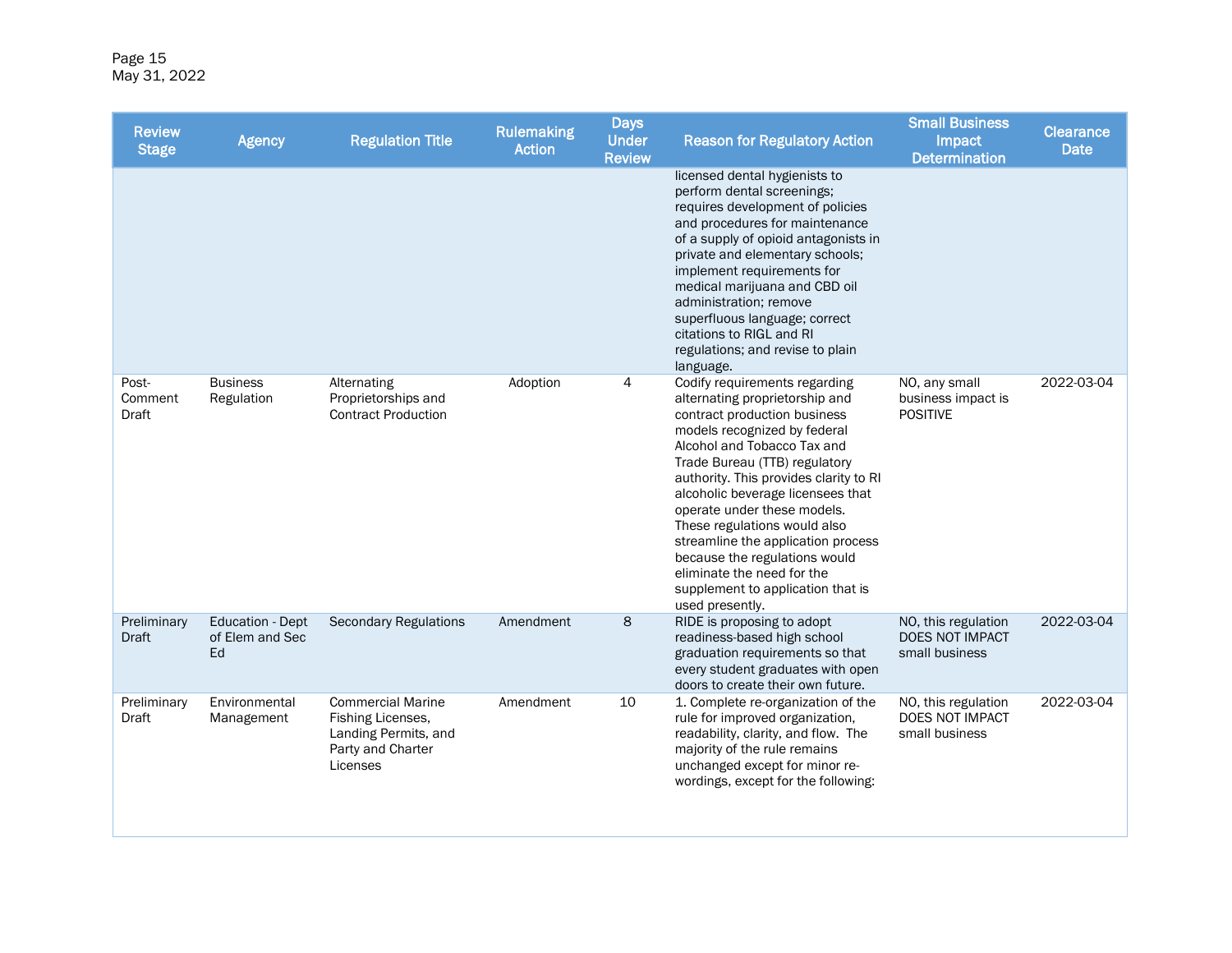Page 16 May 31, 2022

| <b>Review</b><br><b>Stage</b> | <b>Agency</b> | <b>Regulation Title</b> | <b>Rulemaking</b><br><b>Action</b> | <b>Days</b><br><b>Under</b><br><b>Review</b> | <b>Reason for Regulatory Action</b>                                                                                                                                                                                                                                                                                                                                                                                           | <b>Small Business</b><br>Impact<br><b>Determination</b> | <b>Clearance</b><br><b>Date</b> |
|-------------------------------|---------------|-------------------------|------------------------------------|----------------------------------------------|-------------------------------------------------------------------------------------------------------------------------------------------------------------------------------------------------------------------------------------------------------------------------------------------------------------------------------------------------------------------------------------------------------------------------------|---------------------------------------------------------|---------------------------------|
|                               |               |                         |                                    |                                              | a. Section 2.7.1(B): This<br>exemption is provided in § 20-4-1;<br>added to rule for clarification.                                                                                                                                                                                                                                                                                                                           |                                                         |                                 |
|                               |               |                         |                                    |                                              | b. Section 2.7.3: New license and<br>endorsement types added<br>consistent with amended statute.<br>"Commercial Fishing License" and<br>"Principal Effort License"<br>eliminated from rule consistent<br>with statute. New license types<br>"Standard Resident License", and<br>"Standard Non-Resident License"<br>added. No changes to<br>Multipurpose, Student Shellfish,<br>and Sixty-five and Over Shellfish<br>licenses. |                                                         |                                 |
|                               |               |                         |                                    |                                              | i. "Restricted Finfish Endorsement"<br>eliminated; now is "Unlimited<br>Finfish Endorsement". This is a<br>direct transfer with no changes to<br>applicability or eligibility criteria.<br>Fee amended consistent with<br>amended statute                                                                                                                                                                                     |                                                         |                                 |
|                               |               |                         |                                    |                                              | ii. "Lobster Endorsement" and<br>"Non-lobster Crustacean<br>Endorsement" eliminated; these<br>are now "Unlimited Crustacean<br>Endorsement" and "Limited<br>Crustacean Endorsement". This is<br>a direct transfer with no changes<br>to applicability or eligibility criteria<br>for either endorsement. Fee<br>amended consistent with<br>amended statute                                                                    |                                                         |                                 |
|                               |               |                         |                                    |                                              | iii. "Quahaug", "Soft-shell Clam",<br>and "Whelk" Endorsements<br>eliminated. These species will all<br>now available for harvest under                                                                                                                                                                                                                                                                                       |                                                         |                                 |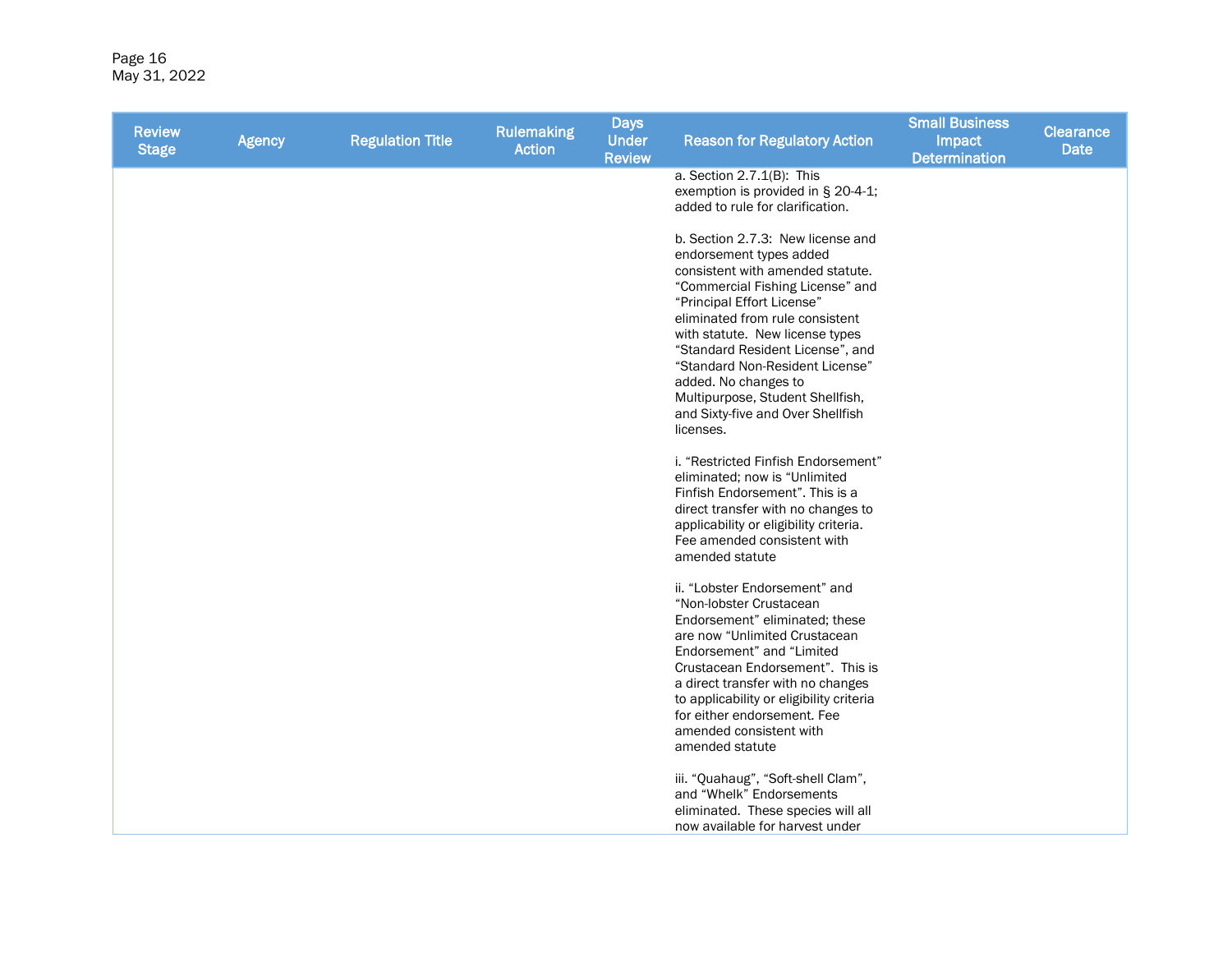Page 17 May 31, 2022

| <b>Review</b><br><b>Stage</b> | <b>Agency</b> | <b>Regulation Title</b> | <b>Rulemaking</b><br><b>Action</b> | <b>Days</b><br><b>Under</b><br><b>Review</b> | <b>Reason for Regulatory Action</b>                                                                                                                                                                                                                                                                                                                                                                                                                                                                                                                                                                                                                                                                                                                                                                                                                                                                                                                                                                                                                                                           | <b>Small Business</b><br>Impact<br><b>Determination</b> | <b>Clearance</b><br><b>Date</b> |
|-------------------------------|---------------|-------------------------|------------------------------------|----------------------------------------------|-----------------------------------------------------------------------------------------------------------------------------------------------------------------------------------------------------------------------------------------------------------------------------------------------------------------------------------------------------------------------------------------------------------------------------------------------------------------------------------------------------------------------------------------------------------------------------------------------------------------------------------------------------------------------------------------------------------------------------------------------------------------------------------------------------------------------------------------------------------------------------------------------------------------------------------------------------------------------------------------------------------------------------------------------------------------------------------------------|---------------------------------------------------------|---------------------------------|
|                               |               |                         |                                    |                                              | the new "Unlimited Shellfish<br>Endorsement". Eligibility criteria<br>and availability of licenses criteria,<br>all currently different for each<br>species (i.e., exit: entry ratio of 1:1<br>for the Quahaug Endorsement and<br>5:1 for the SS Clam<br>endorsements; possession of<br>Quahaug or SS Clam Endorsement<br>required to be eligible for a Whelk<br>Endorsement) must now be<br>amended to reflect this change.<br>The proposal is to provide for an<br>exit: entry ratio of 1:1 for the<br>Unlimited Shellfish Endorsement.<br>Fee amended consistent with<br>amended statute.<br>c. "Floating Fish Trap<br>Endorsement" is eliminated from<br>rule consistent with amendments<br>to the statute, which eliminated<br>this endorsement category. The<br>Floating Fish Trap permit<br>requirements, including eligibility<br>and other regulations as identified<br>in Part 6, remain unchanged.<br>d. "Gill Net", "Purse Seine", and<br>"Mid Water/Pair Trawl"<br>endorsements applicability,<br>eligibility, and fees remain<br>unchanged.<br>e. Non-gear endorsements ("Paper |                                                         |                                 |
|                               |               |                         |                                    |                                              | Catch and Effort Harvester<br>Logbook", "Dockside Sales<br>Endorsement", "Research Set<br>Aside Endorsement") applicability,<br>eligibility, and fees remain<br>unchanged.                                                                                                                                                                                                                                                                                                                                                                                                                                                                                                                                                                                                                                                                                                                                                                                                                                                                                                                    |                                                         |                                 |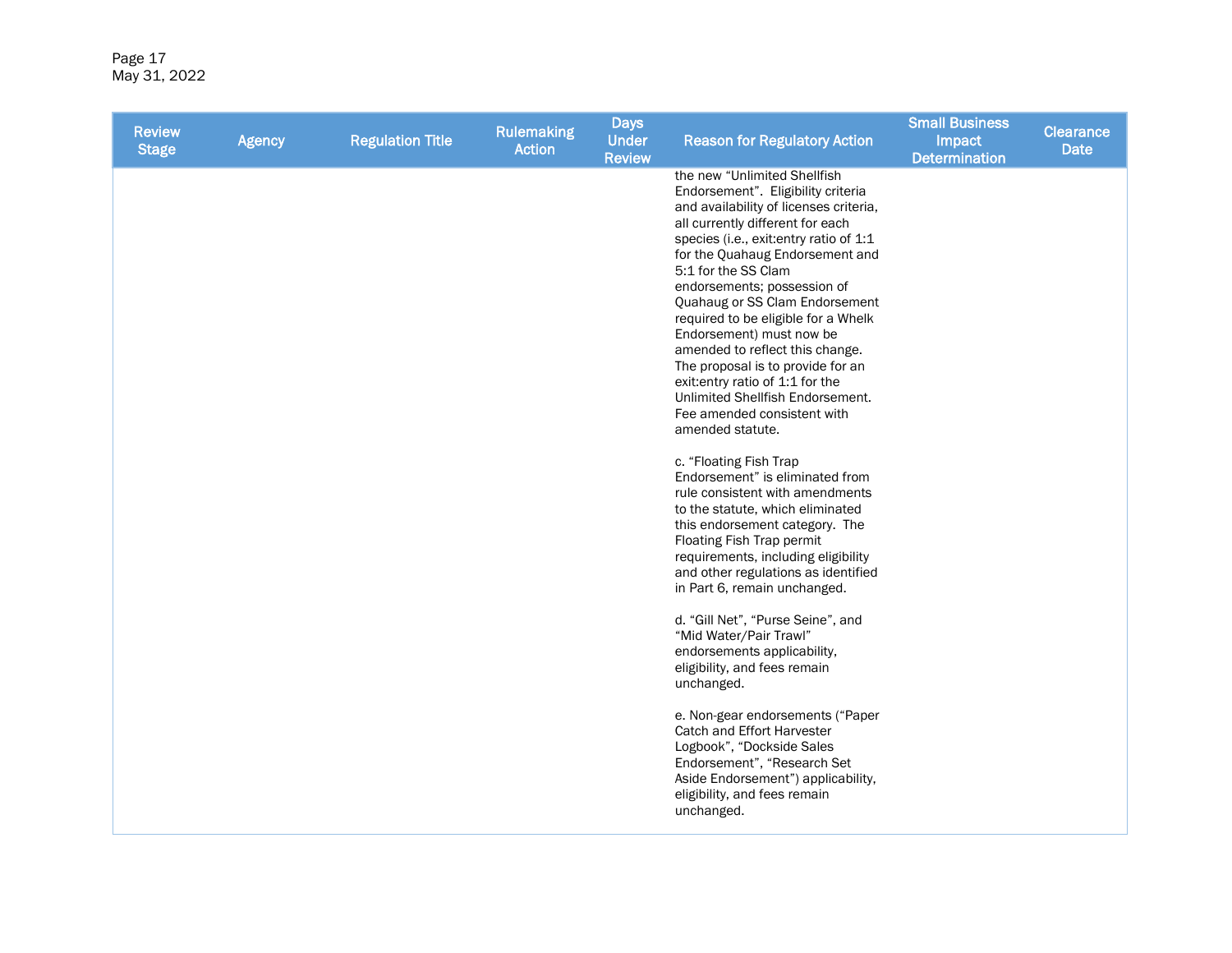Page 18 May 31, 2022

| <b>Review</b><br><b>Stage</b> | <b>Agency</b> | <b>Regulation Title</b> | <b>Rulemaking</b><br><b>Action</b> | <b>Days</b><br><b>Under</b><br><b>Review</b> | <b>Reason for Regulatory Action</b>                                                                                                                                                                                                                                                                                                                                                                                                                                                                 | <b>Small Business</b><br>Impact<br><b>Determination</b> | <b>Clearance</b><br><b>Date</b> |
|-------------------------------|---------------|-------------------------|------------------------------------|----------------------------------------------|-----------------------------------------------------------------------------------------------------------------------------------------------------------------------------------------------------------------------------------------------------------------------------------------------------------------------------------------------------------------------------------------------------------------------------------------------------------------------------------------------------|---------------------------------------------------------|---------------------------------|
|                               |               |                         |                                    |                                              | f. License and fishery<br>endorsement fees: Fees have<br>been amended consistent with the<br>amended statute.                                                                                                                                                                                                                                                                                                                                                                                       |                                                         |                                 |
|                               |               |                         |                                    |                                              | g. Application requirements,<br>application deadlines, grace period<br>remain unchanged                                                                                                                                                                                                                                                                                                                                                                                                             |                                                         |                                 |
|                               |               |                         |                                    |                                              | h. Reporting requirements remain<br>unchanged                                                                                                                                                                                                                                                                                                                                                                                                                                                       |                                                         |                                 |
|                               |               |                         |                                    |                                              | i. Vessel declaration requirements<br>and fees remain unchanged                                                                                                                                                                                                                                                                                                                                                                                                                                     |                                                         |                                 |
|                               |               |                         |                                    |                                              | j. Landing Permit types and fees<br>have been amended consistent<br>with changes to statute                                                                                                                                                                                                                                                                                                                                                                                                         |                                                         |                                 |
|                               |               |                         |                                    |                                              | k. Section 2.10 "Party and Charter<br>Licenses" added to rule consistent<br>with statute. The reporting<br>requirements formerly located in<br>"Data Reporting" section have<br>been relocated to this section.                                                                                                                                                                                                                                                                                     |                                                         |                                 |
|                               |               |                         |                                    |                                              | NOTE: No new licenses or<br>endorsements will be made<br>available until January 1, 2023, as<br>the application period for a new<br>2022 license/endorsement has<br>passed. This rule will be brought<br>out to notice again in August, with<br>a planned workshop for late July,<br>hearing in September, and RI<br>Marine Fisheries Council meeting<br>in October, with the rule to be in<br>effect for January 1, 2023<br>consistent with the availability and<br>issuance of licenses for 2023. |                                                         |                                 |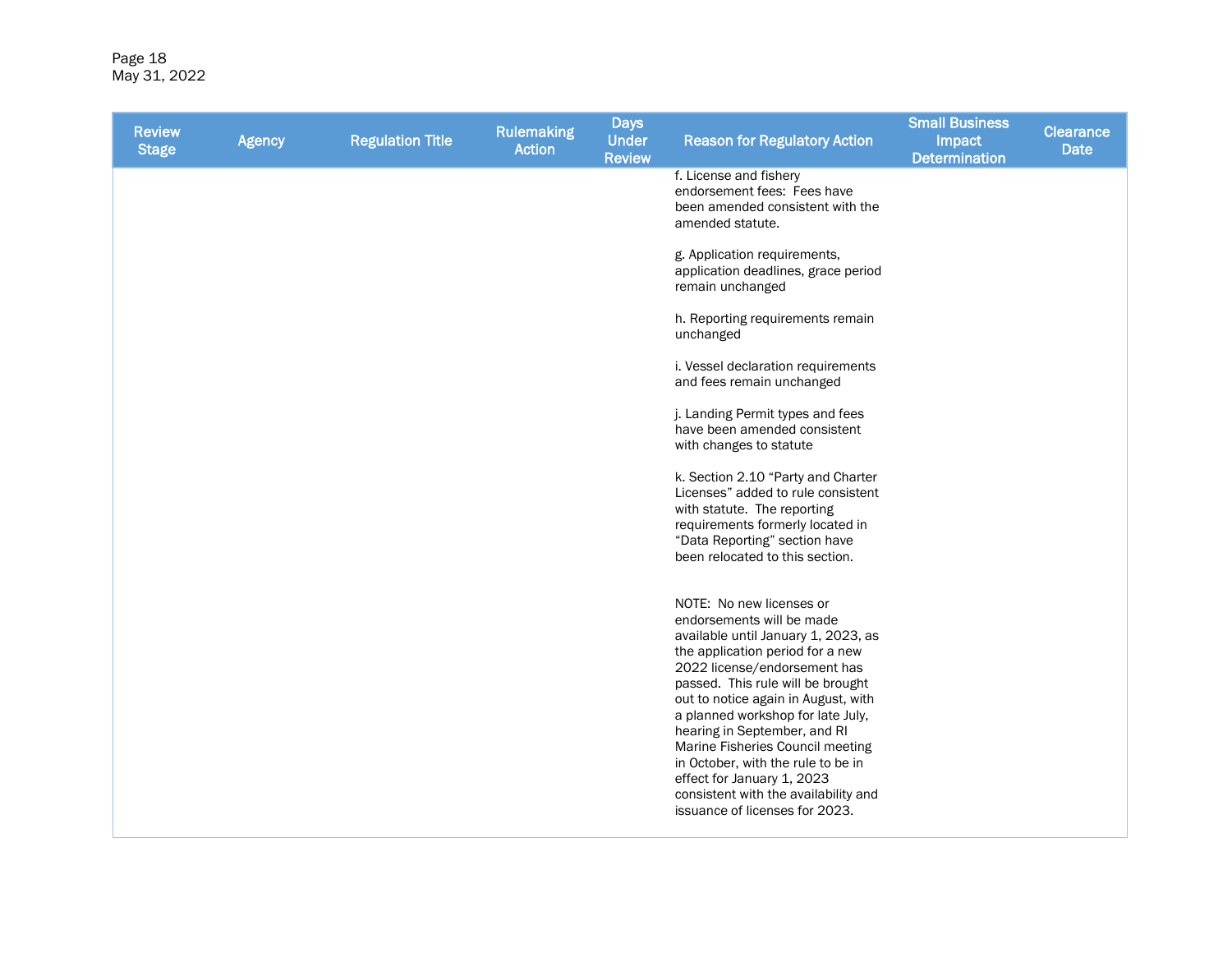Page 19 May 31, 2022

| <b>Review</b><br><b>Stage</b> | <b>Agency</b>                                                     | <b>Regulation Title</b>                                                                                                                                                                                                                                                                             | <b>Rulemaking</b><br><b>Action</b> | <b>Days</b><br><b>Under</b><br><b>Review</b> | <b>Reason for Regulatory Action</b>                                                                                                                                                                                                                                                                                                                                                                                                                                                                                                                                                                           | <b>Small Business</b><br>Impact<br><b>Determination</b>  | <b>Clearance</b><br>Date |
|-------------------------------|-------------------------------------------------------------------|-----------------------------------------------------------------------------------------------------------------------------------------------------------------------------------------------------------------------------------------------------------------------------------------------------|------------------------------------|----------------------------------------------|---------------------------------------------------------------------------------------------------------------------------------------------------------------------------------------------------------------------------------------------------------------------------------------------------------------------------------------------------------------------------------------------------------------------------------------------------------------------------------------------------------------------------------------------------------------------------------------------------------------|----------------------------------------------------------|--------------------------|
| Emergency                     | <b>Human Services</b>                                             | <b>Child Care Assistance</b><br>Program Rules and<br><b>Regulations</b>                                                                                                                                                                                                                             | Amendment                          | $\mathsf{O}$                                 | Implementing the Federal Poverty<br>Level increases for 2022 to the<br>Child Care Assistance Program<br>Income Guidelines as per the<br>federal mandate. These changes<br>will be effective April 1st, 2022.                                                                                                                                                                                                                                                                                                                                                                                                  |                                                          | 2022-03-10               |
| Post-<br>Comment<br>Draft     | <b>Executive Office</b><br>of Health and<br><b>Human Services</b> | <b>Community Medicaid:</b><br><b>Medically Needy</b><br>Eligibility                                                                                                                                                                                                                                 | Amendment                          | $\overline{2}$                               | Regulation is currently not in<br>alignment with federal guidance<br>regarding allowable changes to<br>beneficiary coverage during PHE.                                                                                                                                                                                                                                                                                                                                                                                                                                                                       | NO, this regulation<br>DOES NOT IMPACT<br>small business | 2022-03-10               |
| Emergency                     | Health                                                            | Requirement for<br><b>Protection Against</b><br>COVID-19 for Health<br>Care Workers in<br><b>Licensed Health Care</b><br><b>Facilities</b>                                                                                                                                                          | Adoption                           | $\mathbf{1}$                                 | To require health care workers to<br>wear a mask or be vaccinated<br>against COVID-19                                                                                                                                                                                                                                                                                                                                                                                                                                                                                                                         |                                                          | 2022-03-11               |
| <b>Direct Final</b>           | Environmental<br>Management                                       | <b>Regulations Governing</b><br>the Administration of<br>the Seafood Processors<br>Pandemic Response<br>and Safety Block Grant<br>Provided to the State of<br>Rhode Island by the<br>U.S. Department of<br>Agriculture, Agricultural<br><b>Marketing Service</b><br>under Title VII, subtitle<br>В. | Adoption                           | 5                                            | The purpose of these rules and<br>regulations is to administer the<br>\$371,412 grant provided to the<br>State of Rhode Island by the U.S.<br>Department of Agriculture (USDA),<br><b>Agricultural Marketing Service</b><br>(AMS) via the Seafood Processors<br>Pandemic Response and Safety<br>Block Grant Program. The grant<br>will be used to provide<br>reimbursements to eligible<br>beneficiaries to help defray eligible<br>expenses incurred to prepare for,<br>prevent exposure to, and respond<br>to the COVID-19 pandemic during<br>the period between January 27,<br>2020 and December 31, 2021. |                                                          | 2022-03-14               |
| Post-<br>Comment<br>Draft     | Environmental<br>Management                                       | <b>Rules and Regulations</b><br>Governing the<br>Administration and<br>Enforcement of the<br>Freshwater Wetlands<br>Act                                                                                                                                                                             | Repeal                             |                                              |                                                                                                                                                                                                                                                                                                                                                                                                                                                                                                                                                                                                               |                                                          | 2022-03-15               |
| Post-<br>Comment<br>Draft     | Environmental<br>Management                                       | User Fees at State<br>Beaches, Parks and<br><b>Recreational Areas</b>                                                                                                                                                                                                                               | Amendment                          | 0                                            |                                                                                                                                                                                                                                                                                                                                                                                                                                                                                                                                                                                                               |                                                          | 2022-03-15               |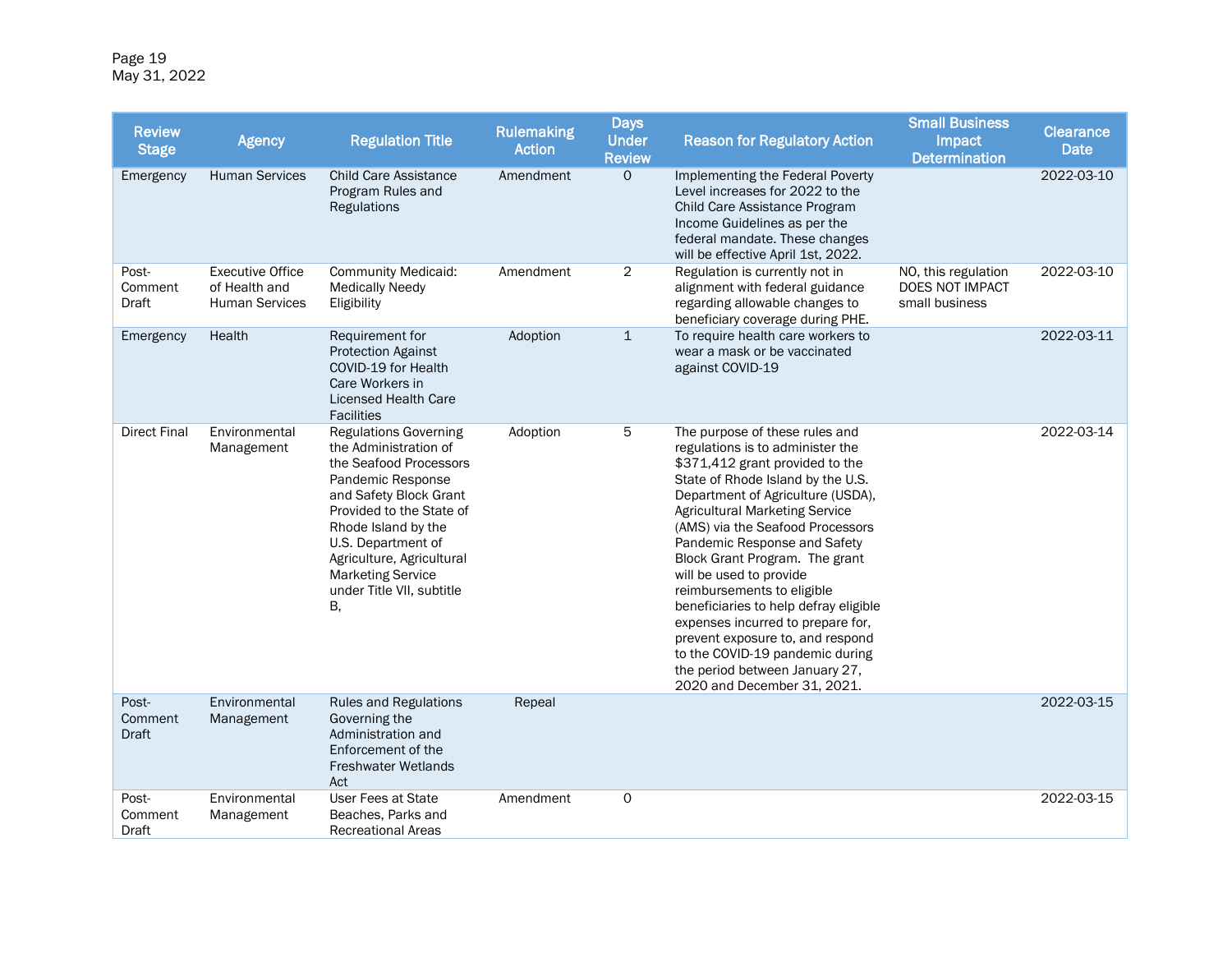Page 20 May 31, 2022

| <b>Review</b><br><b>Stage</b> | <b>Agency</b>               | <b>Regulation Title</b>                                                               | <b>Rulemaking</b><br><b>Action</b> | <b>Days</b><br><b>Under</b><br><b>Review</b> | <b>Reason for Regulatory Action</b>                                                                                                                                                                                                                                                                                                                                                                                                                                                                                                                                                                                                                                                                                                                                                                                                                                                                                                                                                                                                                                                                                                                                                                                                                                          | <b>Small Business</b><br>Impact<br><b>Determination</b> | <b>Clearance</b><br><b>Date</b> |
|-------------------------------|-----------------------------|---------------------------------------------------------------------------------------|------------------------------------|----------------------------------------------|------------------------------------------------------------------------------------------------------------------------------------------------------------------------------------------------------------------------------------------------------------------------------------------------------------------------------------------------------------------------------------------------------------------------------------------------------------------------------------------------------------------------------------------------------------------------------------------------------------------------------------------------------------------------------------------------------------------------------------------------------------------------------------------------------------------------------------------------------------------------------------------------------------------------------------------------------------------------------------------------------------------------------------------------------------------------------------------------------------------------------------------------------------------------------------------------------------------------------------------------------------------------------|---------------------------------------------------------|---------------------------------|
| Post-<br>Comment<br>Draft     | Accountancy                 | <b>Rules and Regulations</b><br>for the Rhode Island<br>Board of Accountancy          | Amendment                          | $\overline{1}$                               | This regulation was advertised for<br>public comment from November<br>30, 2021, to December 30, 2021.<br>We received a total of nine (9)<br>comments: six (6) regarding<br>whether self-study Continuing<br>Professional Education (CPE)<br>courses were no longer permitted<br>and all encouraging the Board to<br>retain the self-study CPE category;<br>and two (2) personal licensing<br>questions related to CPE which<br>were answered; and 1 question<br>regarding where to find a summary<br>of the proposed amendments<br>which was answered.<br>In response to these comments<br>regarding self-study, the Board<br>reviewed the content of § 1.8 of<br>the regulation and review prior<br>versions of the regulation. The<br>Board found that the self-study<br>course requirements were<br>inadvertently deleted with the<br>amendments that were effective<br>on May 21, 2020. However,<br>licensees continued to take and<br>receive credit for self-study<br>courses under the remotely-<br>delivered CPE category. It has<br>become clear that self-study<br>courses are distinct from the<br>requirements for remotely-<br>delivered courses. Accordingly, the<br>Board proposes the following<br>additional amendments to clarify<br>the CPE requirements. | NO, any small<br>business impact is<br><b>POSITIVE</b>  | 2022-03-15                      |
| Emergency                     | Environmental<br>Management | <b>Emergency Regulations</b><br>Governing the Use of<br><b>Federal Funds Provided</b> | Adoption                           |                                              | The purpose of these Rules and<br>Regulations is to administer the<br>\$227,273 allocation of mitigation                                                                                                                                                                                                                                                                                                                                                                                                                                                                                                                                                                                                                                                                                                                                                                                                                                                                                                                                                                                                                                                                                                                                                                     |                                                         | 2022-03-17                      |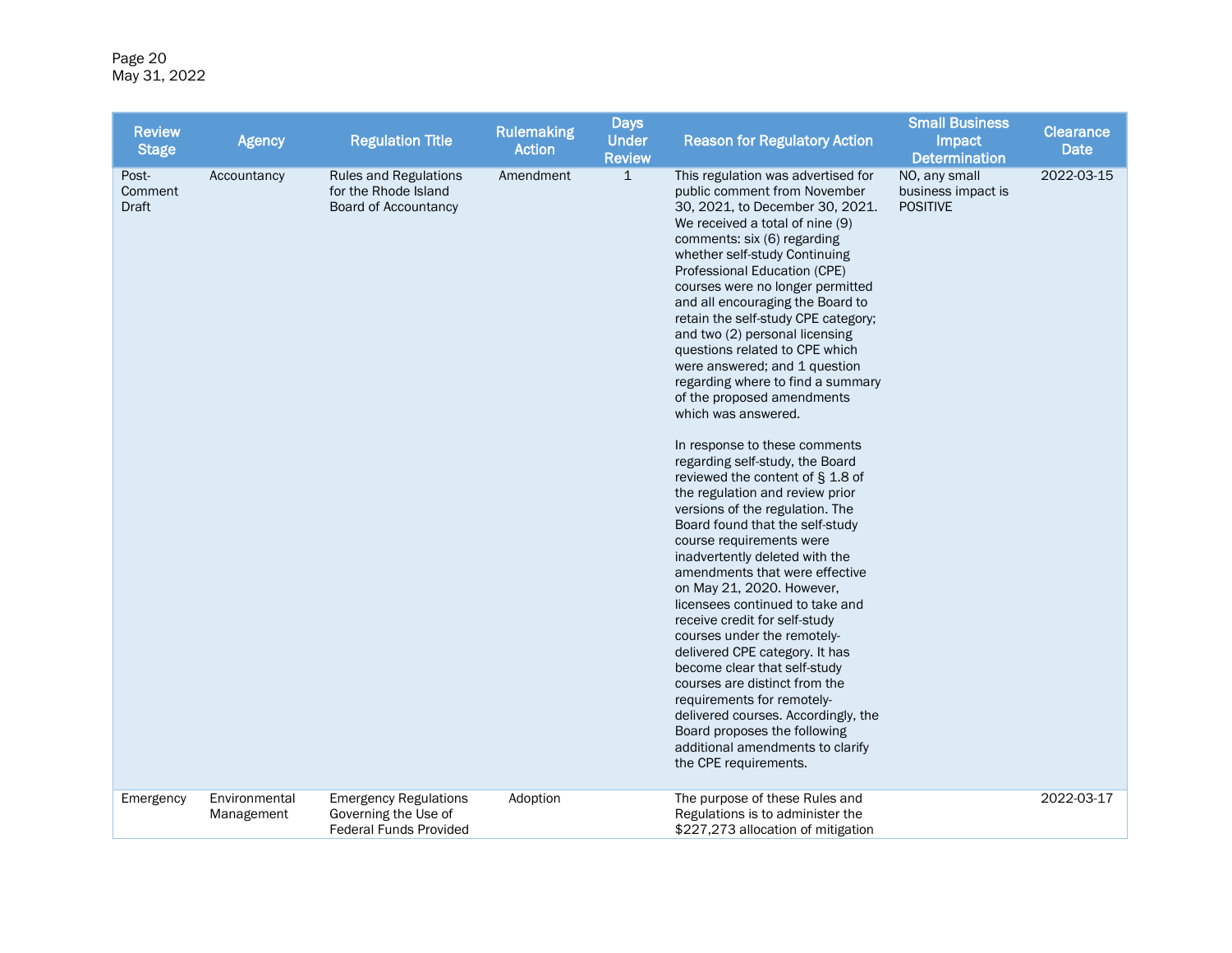Page 21 May 31, 2022

| <b>Review</b><br><b>Stage</b>    | <b>Agency</b>               | <b>Regulation Title</b>                                                                                                                                                       | <b>Rulemaking</b><br><b>Action</b> | <b>Days</b><br><b>Under</b><br><b>Review</b> | <b>Reason for Regulatory Action</b>                                                                                                                                                                                                                                                                                                                                                                                                                                                                                                  | <b>Small Business</b><br>Impact<br><b>Determination</b>  | <b>Clearance</b><br><b>Date</b> |
|----------------------------------|-----------------------------|-------------------------------------------------------------------------------------------------------------------------------------------------------------------------------|------------------------------------|----------------------------------------------|--------------------------------------------------------------------------------------------------------------------------------------------------------------------------------------------------------------------------------------------------------------------------------------------------------------------------------------------------------------------------------------------------------------------------------------------------------------------------------------------------------------------------------------|----------------------------------------------------------|---------------------------------|
|                                  |                             | to the State of Rhode<br>Island for the Large<br><b>Whale Gear</b><br><b>Modification Assistance</b><br>Plan                                                                  |                                    |                                              | relief provided to Rhode Island by<br>NOAA and transferred to the State<br>by the ASMFC by expeditiously and<br>equitably disbursing it in the form<br>of fishing gear contrivances to<br>eligible fishery participants in the<br>Rhode Island Lobster/Jonah Crab<br>fishery to comply with the recently<br>amended Atlantic Large Whale<br>Take Reduction Plan and the<br>subsequent NOAA Fisheries Final<br>Rule (50 C.F.R. §§ 229-697)<br>intended to reduce serious injury<br>and mortality to three species of<br>large whales. |                                                          |                                 |
| Post-<br>Comment<br><b>Draft</b> | Environmental<br>Management | Administrative Rules of<br><b>Practice and Procedure</b><br>for the Department of<br>Environmental<br>Management                                                              | Amendment                          | $\overline{c}$                               | To amend Section 1.3(A) to be<br>consistent with the 2016<br>amendments to R.I. Gen. Laws §<br>42-35-6, and to allow filing of<br>petitions for rulemaking via email.                                                                                                                                                                                                                                                                                                                                                                | NO, this regulation<br>DOES NOT IMPACT<br>small business | 2022-03-17                      |
| <b>Direct Final</b>              | <b>Human Services</b>       | <b>Child Care Assistance</b><br>Program Rules and<br>Regulations                                                                                                              | Amendment                          | 2                                            | Implementing the Federal Poverty<br>Level increases for 2022 to the<br>Child Care Assistance Program<br>Income Guidelines as per the<br>Federal mandate. These changes<br>will be effective April 1st, 2022<br>with an Emergency Amendment to<br>this Regulation.                                                                                                                                                                                                                                                                    | NO, this regulation<br>DOES NOT IMPACT<br>small business | 2022-03-18                      |
| <b>Direct Final</b>              | Environmental<br>Management | Park and Management<br>Area Rules and<br>Regulations                                                                                                                          | Amendment                          | $\mathsf{O}$                                 | To allow the sale and service of<br>the alcoholic beverages at certain<br>beaches during the year 2022.                                                                                                                                                                                                                                                                                                                                                                                                                              | NO, this regulation<br>DOES NOT IMPACT<br>small business | 2022-03-22                      |
| Post-<br>Comment<br>Draft        | Environmental<br>Management | <b>Rules Establishing</b><br>Minimum Standards<br>Relating to Location,<br>Design, Construction<br>and Maintenance of<br><b>Onsite Wastewater</b><br><b>Treatment Systems</b> | Amendment                          |                                              |                                                                                                                                                                                                                                                                                                                                                                                                                                                                                                                                      |                                                          | 2022-03-22                      |
| Preliminary<br><b>Draft</b>      | <b>Human Services</b>       | Office of Childcare<br>Licensing                                                                                                                                              | Adoption                           | 6                                            | A legislatively referred bond<br>question was approved at a<br>Special Election on March 2,<br>2021. The approval authorized the                                                                                                                                                                                                                                                                                                                                                                                                     | NO, any small<br>business impact is<br><b>POSITIVE</b>   | 2022-03-24                      |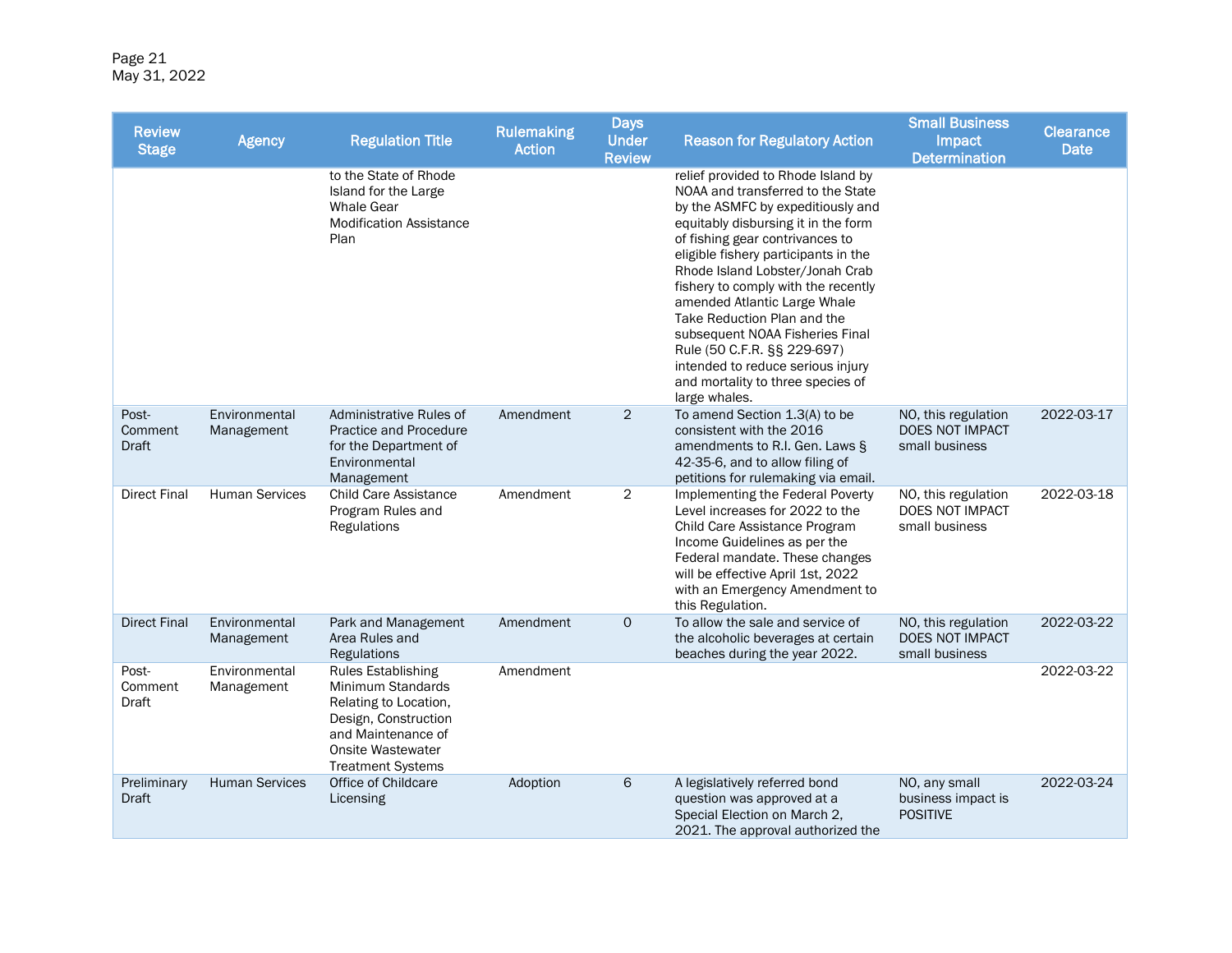Page 22 May 31, 2022

| <b>Review</b><br><b>Stage</b> | <b>Agency</b>                                        | <b>Regulation Title</b>                                                                              | <b>Rulemaking</b><br><b>Action</b> | <b>Days</b><br><b>Under</b><br><b>Review</b> | <b>Reason for Regulatory Action</b>                                                                                                                                                                                                                                                                                                                                                                                                                                                                                                                                                                                                                                                                       | <b>Small Business</b><br>Impact<br><b>Determination</b>         | <b>Clearance</b><br><b>Date</b> |
|-------------------------------|------------------------------------------------------|------------------------------------------------------------------------------------------------------|------------------------------------|----------------------------------------------|-----------------------------------------------------------------------------------------------------------------------------------------------------------------------------------------------------------------------------------------------------------------------------------------------------------------------------------------------------------------------------------------------------------------------------------------------------------------------------------------------------------------------------------------------------------------------------------------------------------------------------------------------------------------------------------------------------------|-----------------------------------------------------------------|---------------------------------|
|                               |                                                      |                                                                                                      |                                    |                                              | state to issue bonds in an amount<br>not to exceed \$15 million for<br>physical improvements to and<br>development of licensed early<br>childhood care and education<br>facilities through an Early<br>Childhood Care and Education<br>Capital Fund.                                                                                                                                                                                                                                                                                                                                                                                                                                                      |                                                                 |                                 |
| Preliminary<br>Draft          | Environmental<br>Management                          | R.I. Hunting and<br><b>Trapping Regulations</b><br>for the 2022 - 2023<br>and 2023 - 2024<br>Seasons | Amendment                          | 14                                           | To set season and bag limits for<br>the 2022 - 2023 and 2023 - 2024<br>season.                                                                                                                                                                                                                                                                                                                                                                                                                                                                                                                                                                                                                            | NO, this regulation<br>DOES NOT IMPACT<br>small business        | 2022-03-24                      |
| Preliminary<br><b>Draft</b>   | Coastal<br><b>Resources</b><br>Management<br>Council | Management<br>Procedures                                                                             | Amendment                          | 12                                           | The CRMC proposes to amend its<br>Management Procedures for<br>consistency with the new CRMC<br>Freshwater Wetland regulations at<br>650-RICR-20-00-9.14.2(D) and<br>current CRMC Assent stipulations<br>requiring the filing of a permit<br>extension request at least 60 days<br>prior to permit expiration.                                                                                                                                                                                                                                                                                                                                                                                            | NO, this regulation<br><b>DOES NOT IMPACT</b><br>small business | 2022-03-28                      |
| Preliminary<br>Draft          | <b>Business</b><br>Regulation                        | Motor Vehicle Body and<br>Salvage Vehicle Repair                                                     | Amendment                          | 14                                           | Several sections in 230-RICR-30-5-<br>2, Motor Vehicle Body and Salvage<br>Vehicle Repair, needed<br>modernization and updating. It<br>was necessary to add language<br>addressing businesses operating<br>paintless dent repair facilities and<br>businesses that desired to only<br>repair motorcycles. The section<br>addressing insurance requested<br>re-inspection of vehicles after<br>repair also needed amending to<br>align procedures with modern<br>business and industry practices.<br>Changes were also instituted to<br>the timeline for prohibition on use<br>of aftermarket parts in accordance<br>with changes in the law.<br>Additionally, several changes<br>minor edits were made to | NO, any small<br>business impact is<br><b>POSITIVE</b>          | 2022-03-28                      |